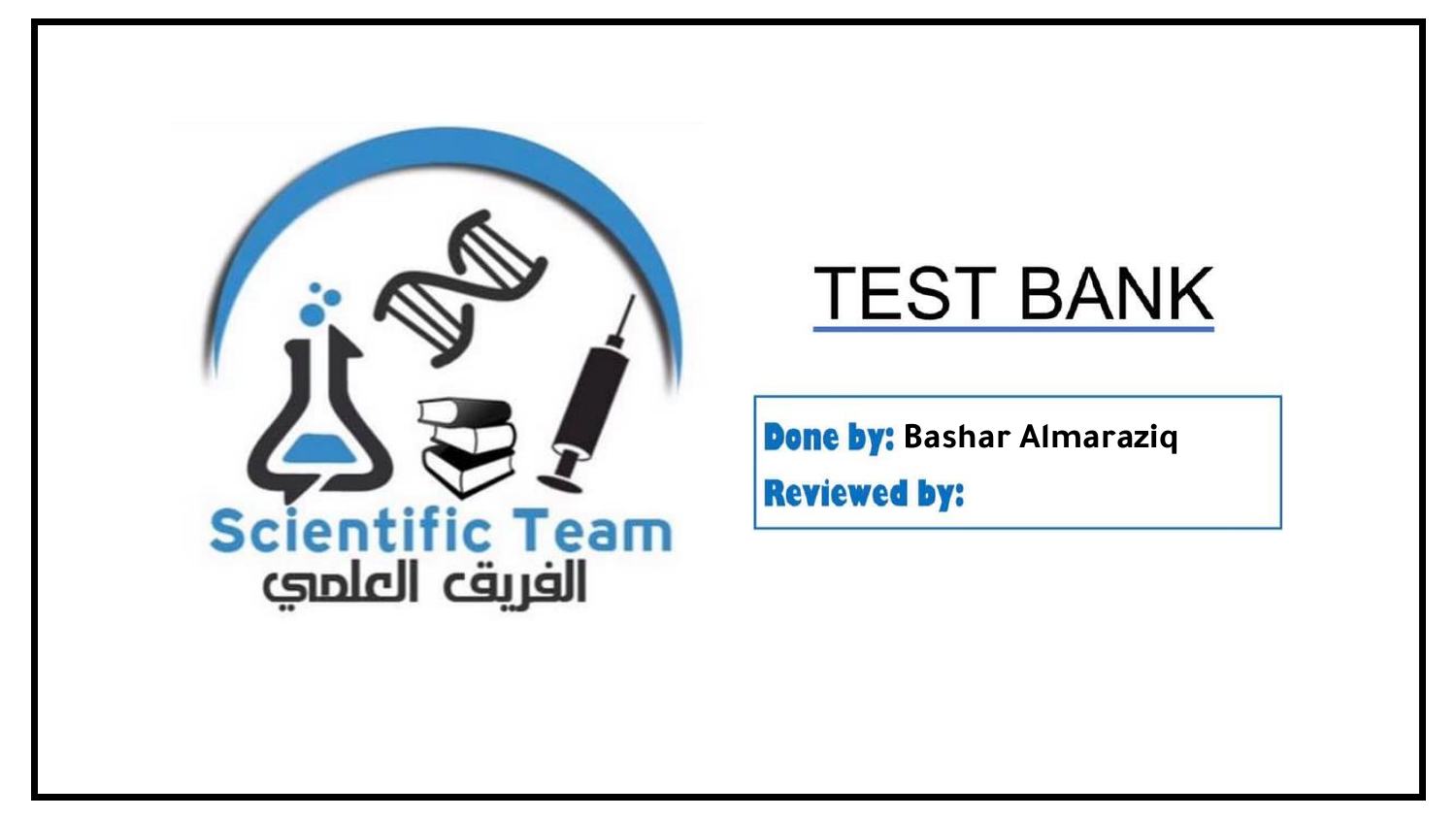# Organic Chemistry Test Bank – Chapter 9 (Part A)

In every slide, you will find a question with 2 – 5 choices.

The answers of the questions will be in the last slide, so don't forget to write your answers (To check them  $\mathcal{B}$ ).

**\*\*\* You can use the periodic table anytime .**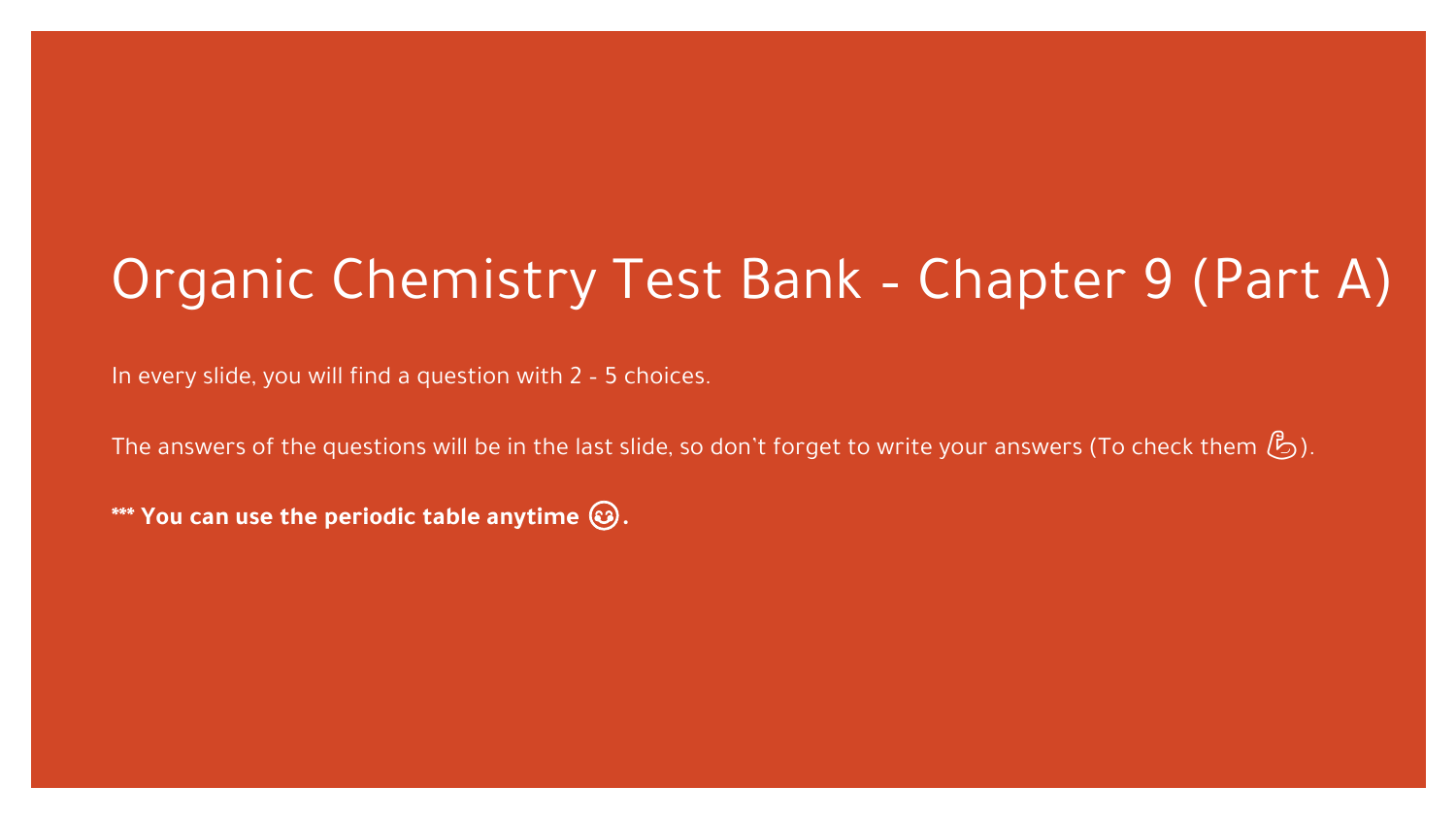1. The name of the structure below and its stereochemistry configuration are (Try name it by yourself without a clue):

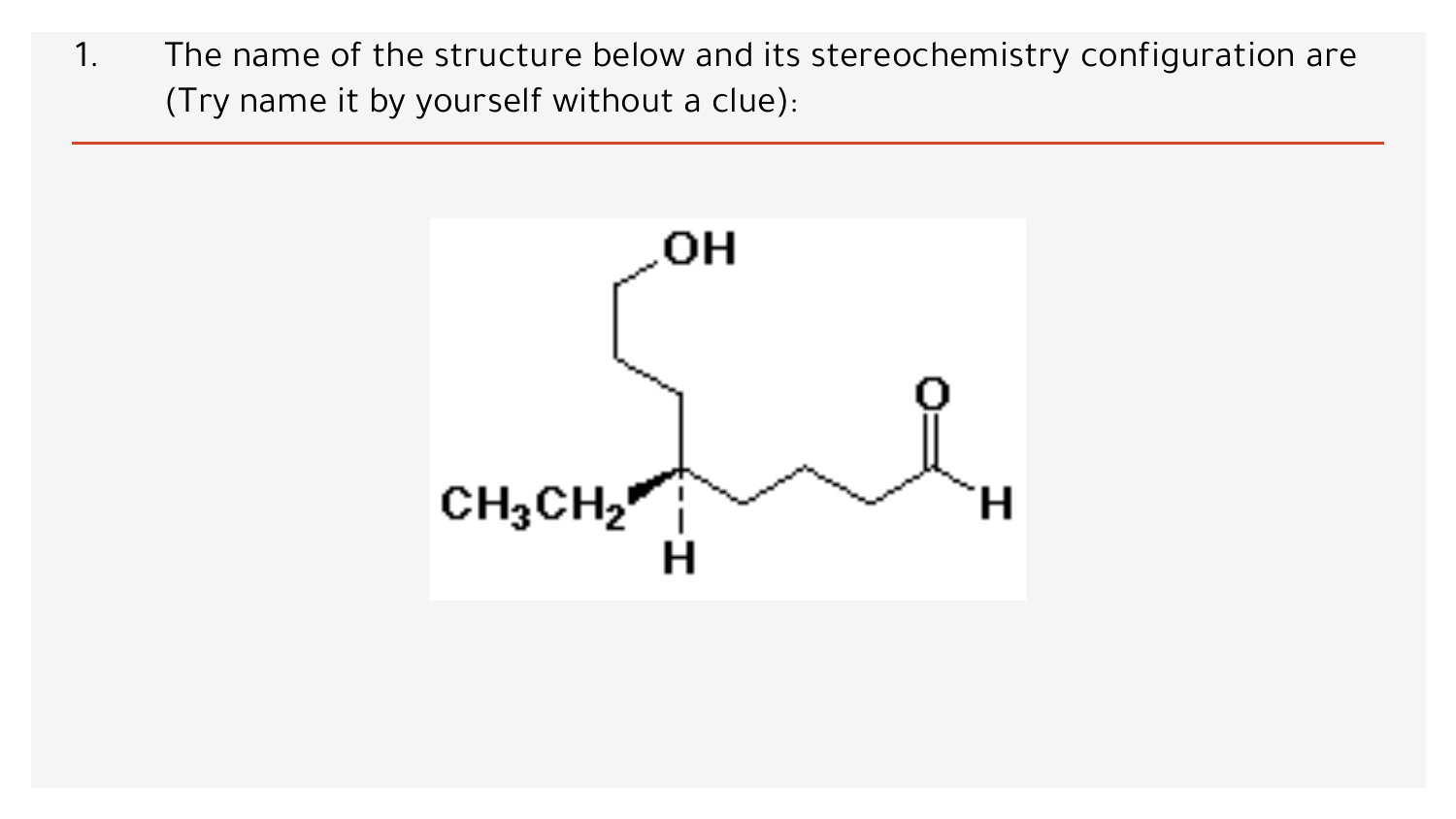2. The name of the structure below and its stereochemistry configuration are (Try name it by yourself without a clue):

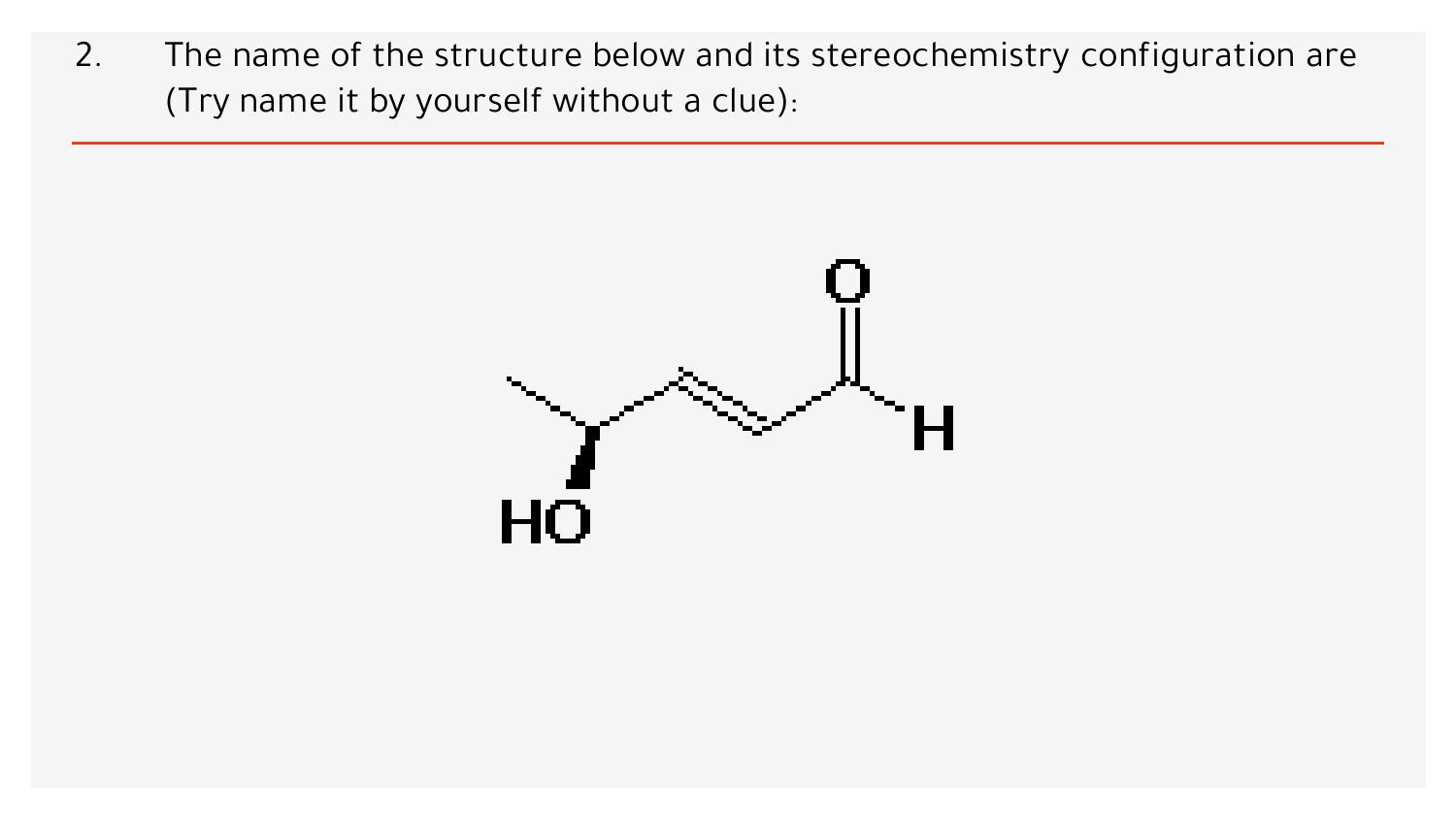3. The product of the following reaction is:

A. Amine.

- B. Imine.
- C. Oxime.
- D. Hydrazone.
- E. Phenylhydrazone.



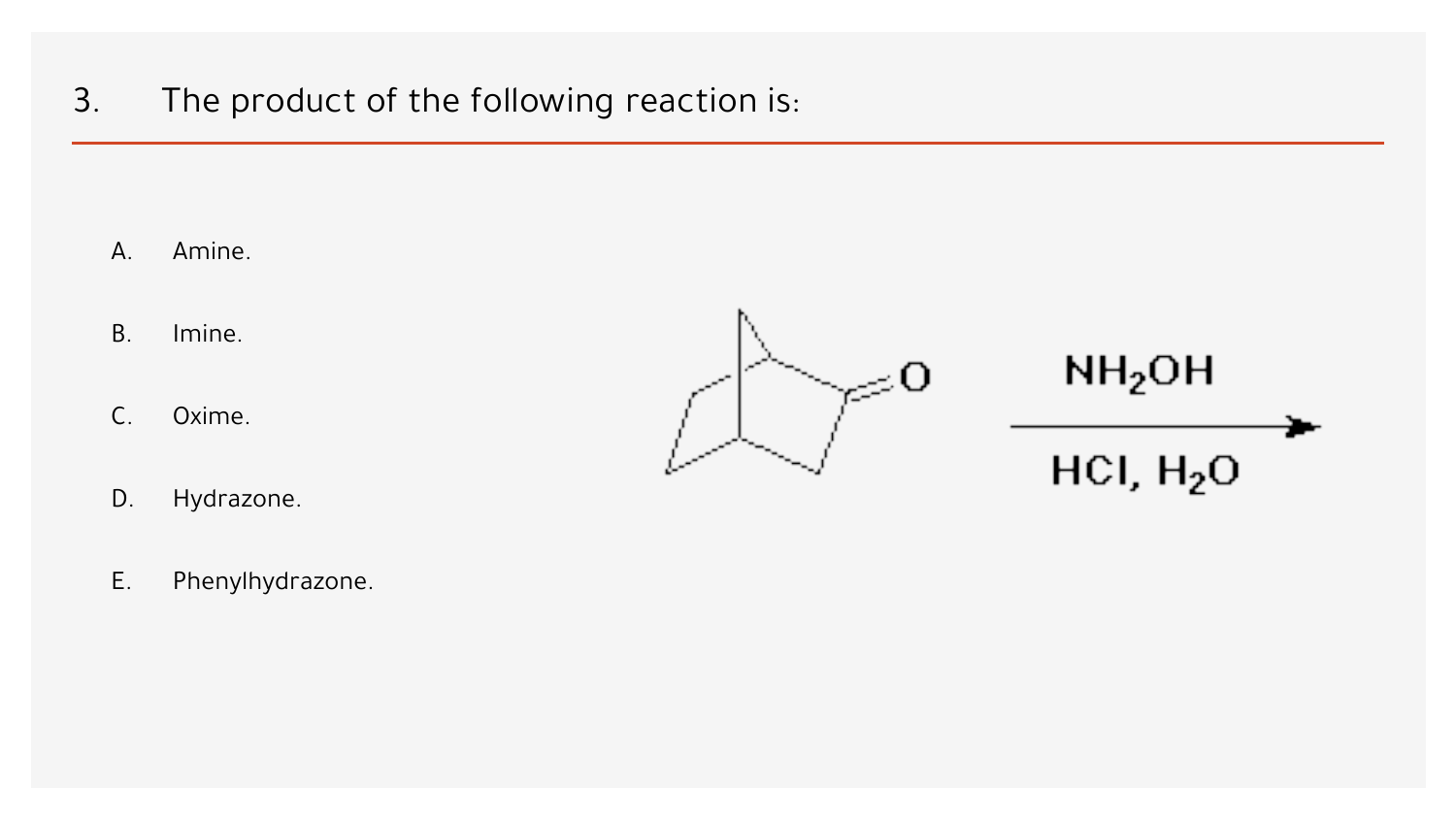4. The name of the structure below is (Try name it by yourself without a clue):

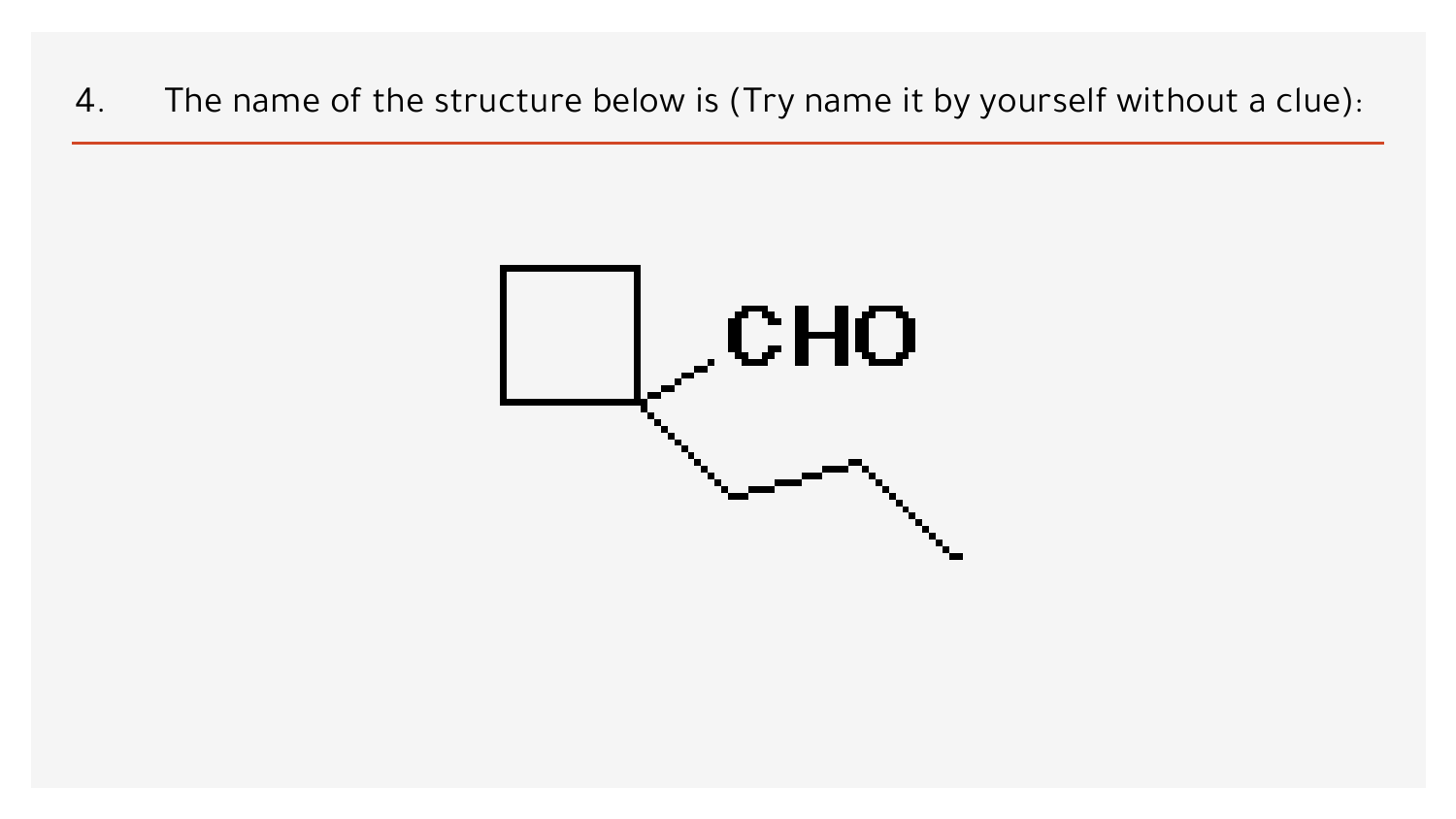- 5. Which of the following is not considered as an organometallic compound?
- A. Organolithium reagents.
- B. Cis-platin.
- C. Acetylide reagents.
- D. Grignard reagent.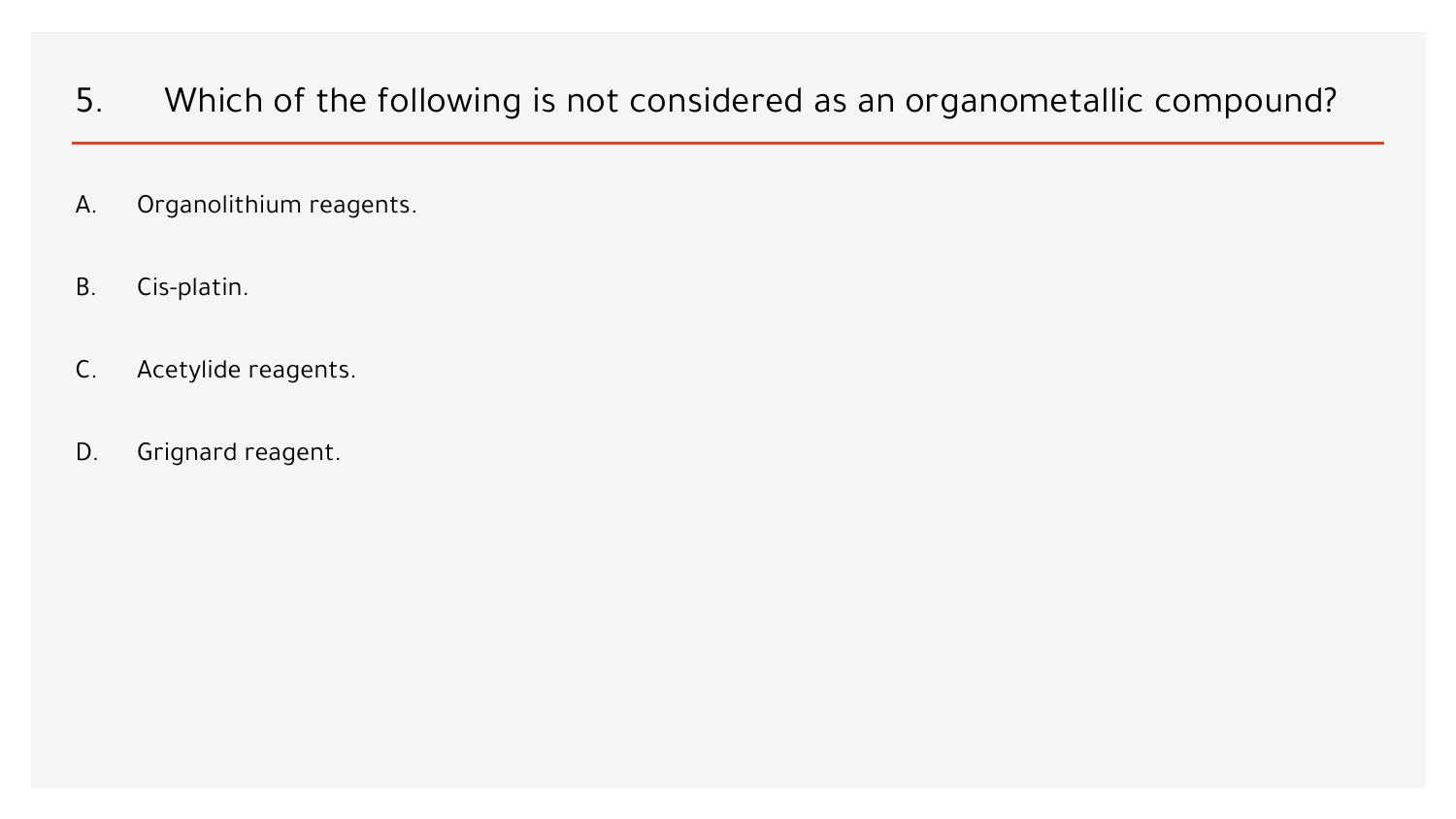- 6. Which of the following gases when passed through warm dilute solution of  $H_2$ SO<sub>4</sub> in presence of HgSO<sub>4</sub> gives acetaldehyde?
- $A.$  CH<sub>4</sub>.
- B.  $C_2H_6$ .
- C.  $C_2H_4$ .
- D.  $C_2H_2$ .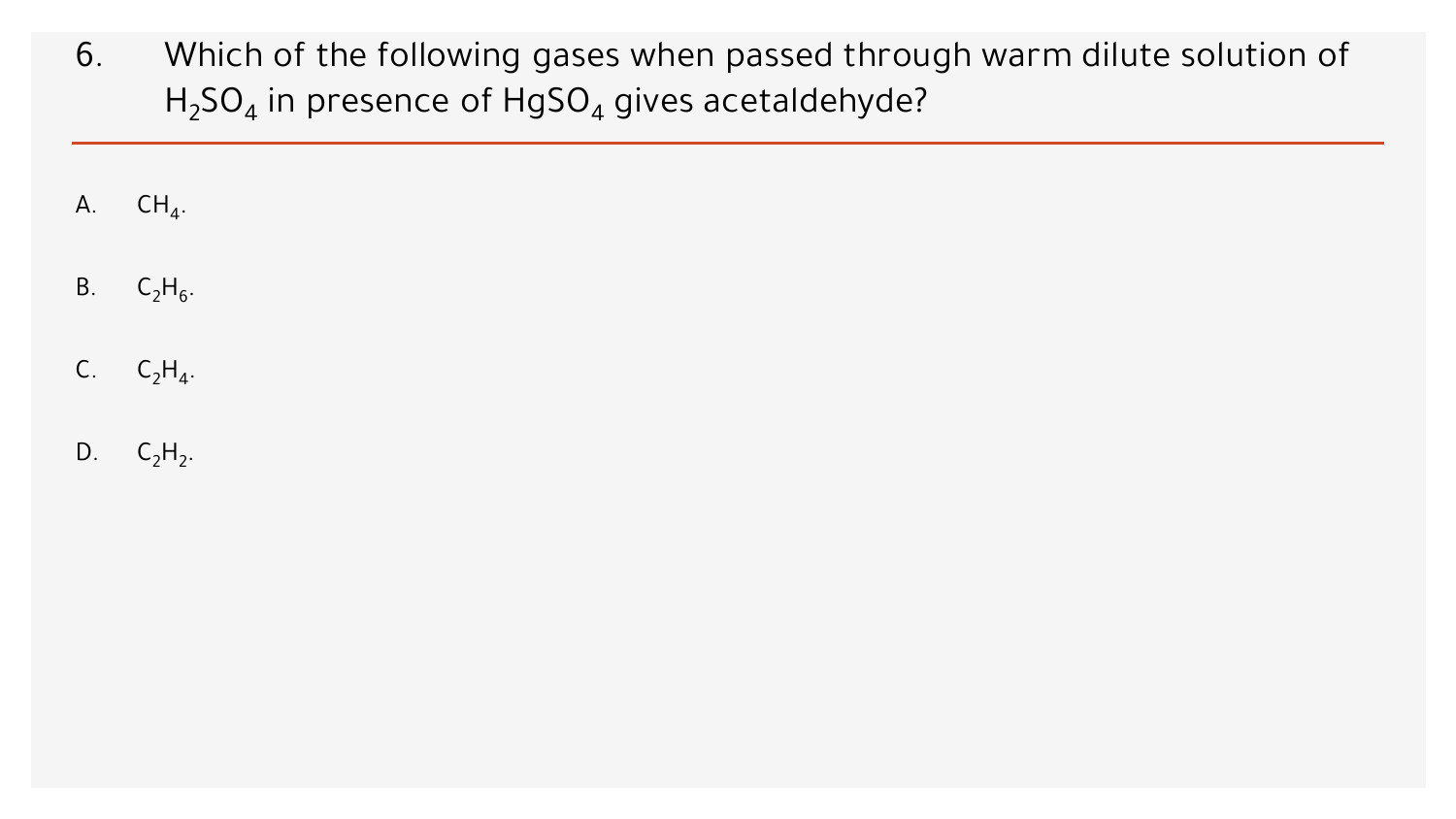7. What is the end product in the following sequence of reaction?

- A. Acetic acid.
- B. Isopropyl alcohol.
- C. Acetone.

$$
HC \equiv CH \rightarrow A \xrightarrow{CH_3MgX} B \xrightarrow{[O]} C
$$

D. Ethanol.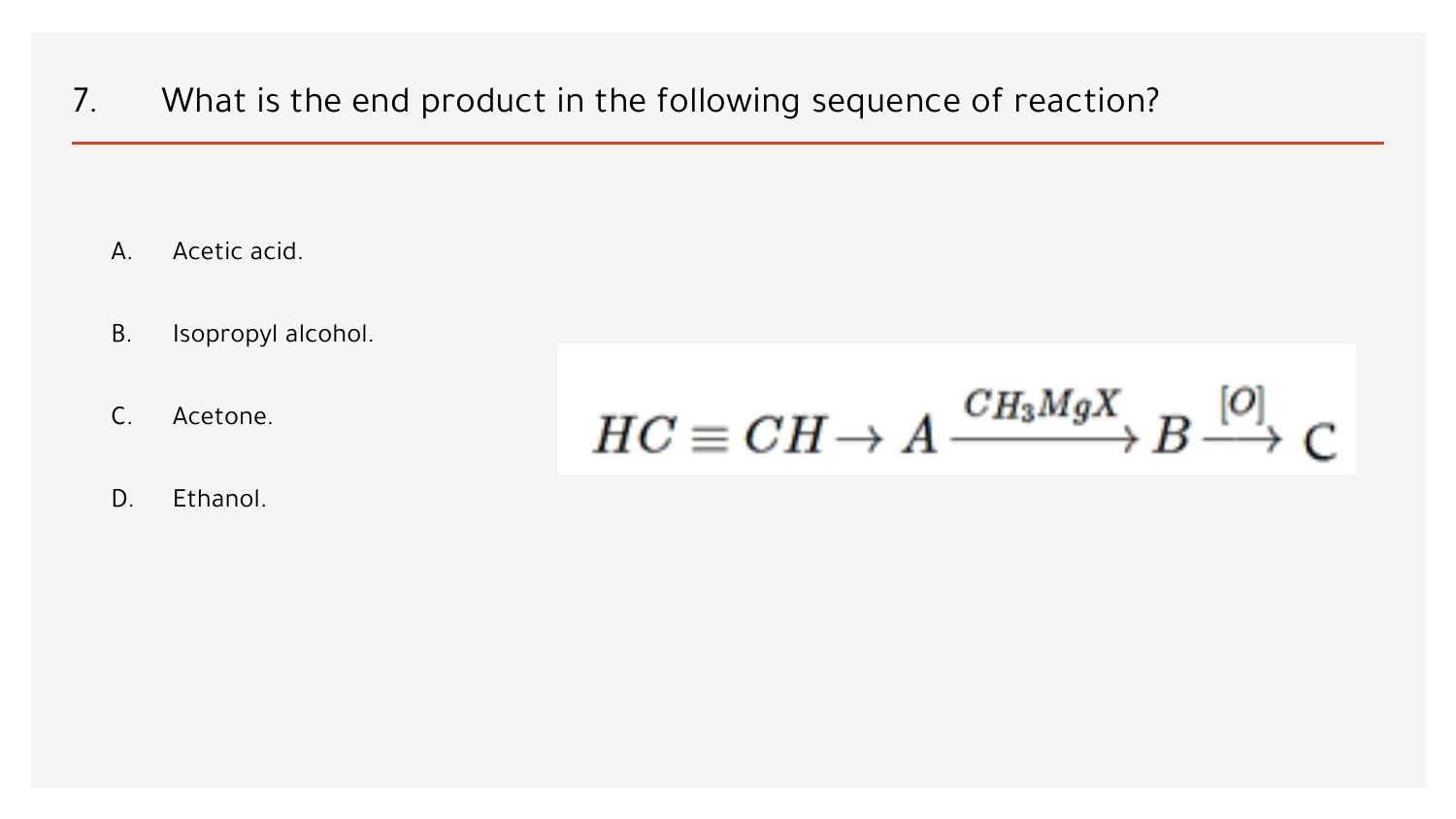- 8. Compound which gives acetone on ozonolysis is?
- $\mathsf{A.}$  CH<sub>3</sub>−CH=CH−CH<sub>3</sub>.
- B.  $(CH_3)_2C=C(CH_3)_2.$
- C.  $C_6H_5CH=CH_2$ .
- D.  $CH_3CH=CH_2$ .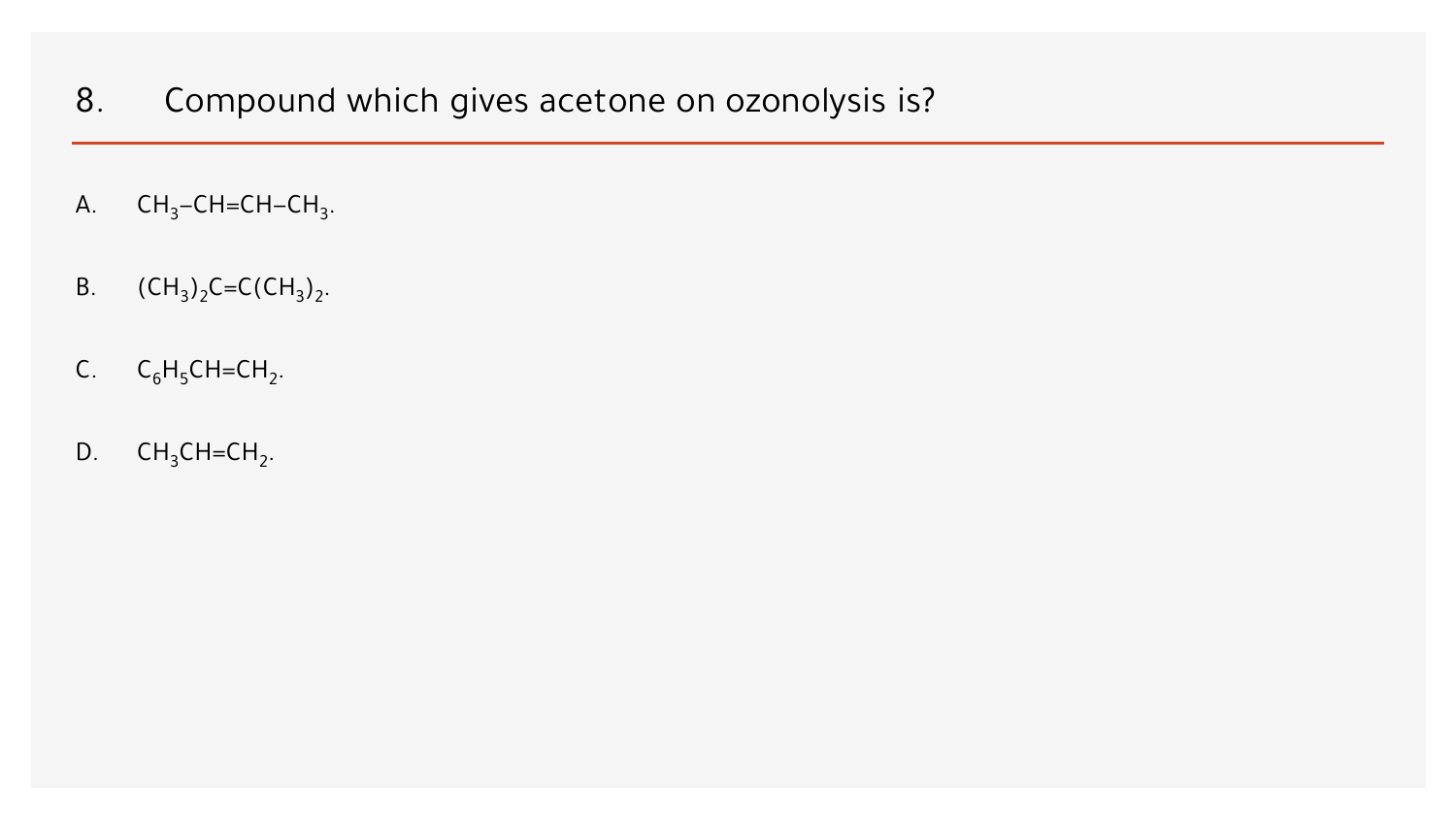- 9. Ketones can be prepared in one step from which of the following process?
- A. Hydrolysis of esters.
- B. Oxidation of primary alcohol.
- C. Oxidation of secondary alcohol.
- D. Reaction of acid halide with alcohols.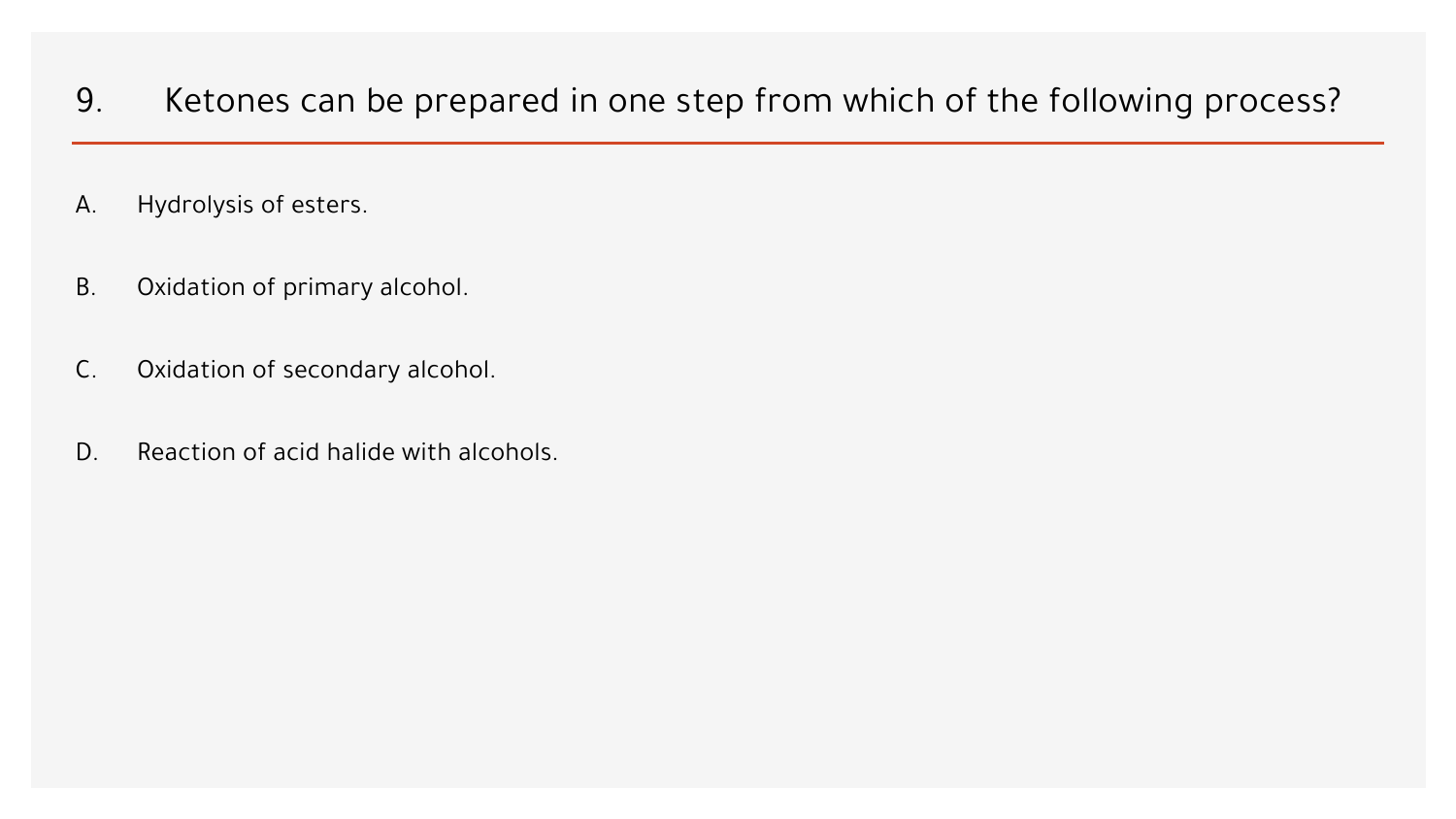#### 10. Isopropyl alcohol on oxidation gives which of the following?

- A. Acetone.
- B. Acetaldehyde.
- C. Ether.
- D. Ethylene.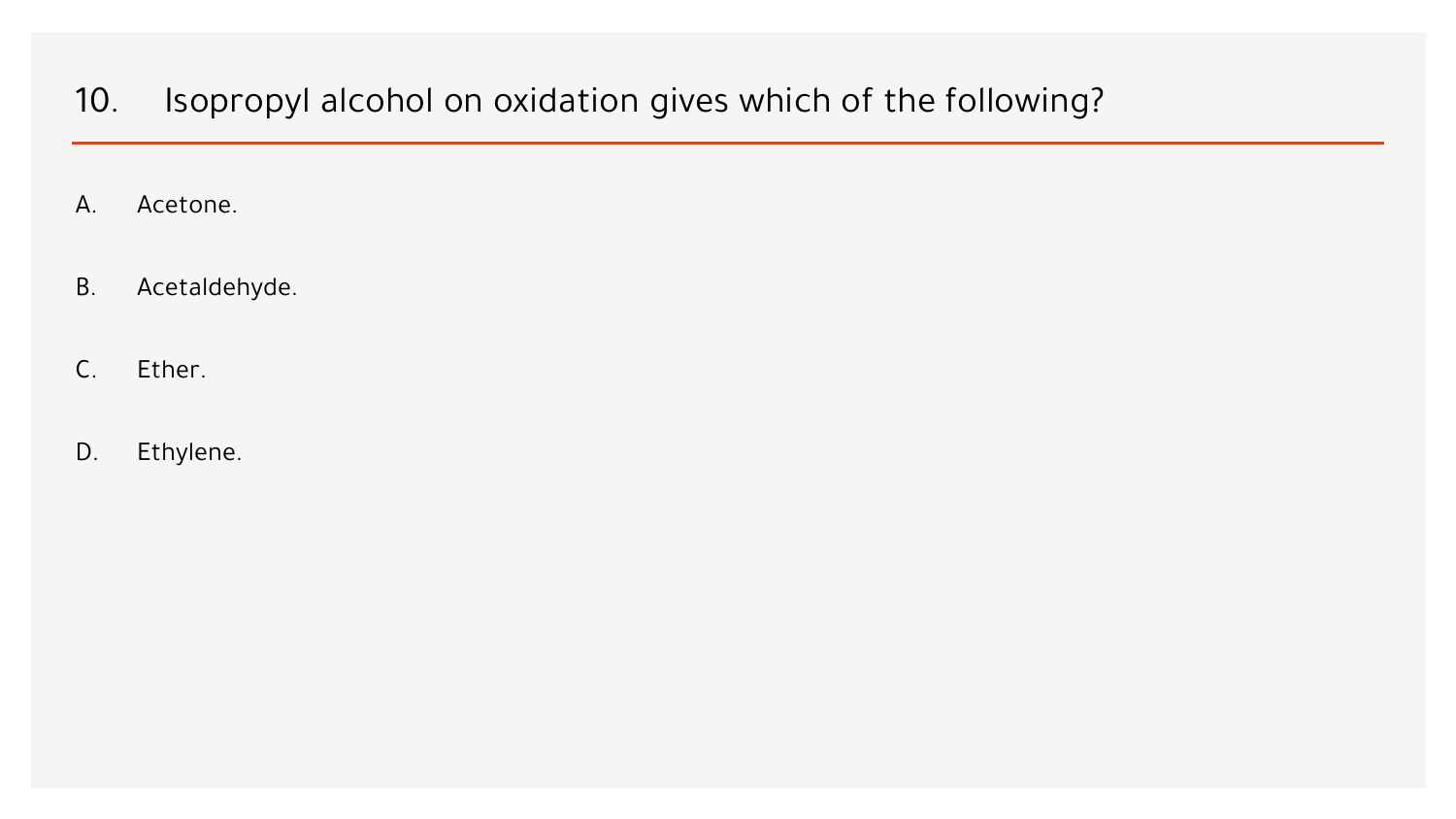- 11. Propyne on hydrolysis in presence of HCI and  $HgSO_4$  gives which of the following?
- A. Acetaldehyde.
- B. Acetone.
- C. Formaldehyde.
- D. Acetophenone.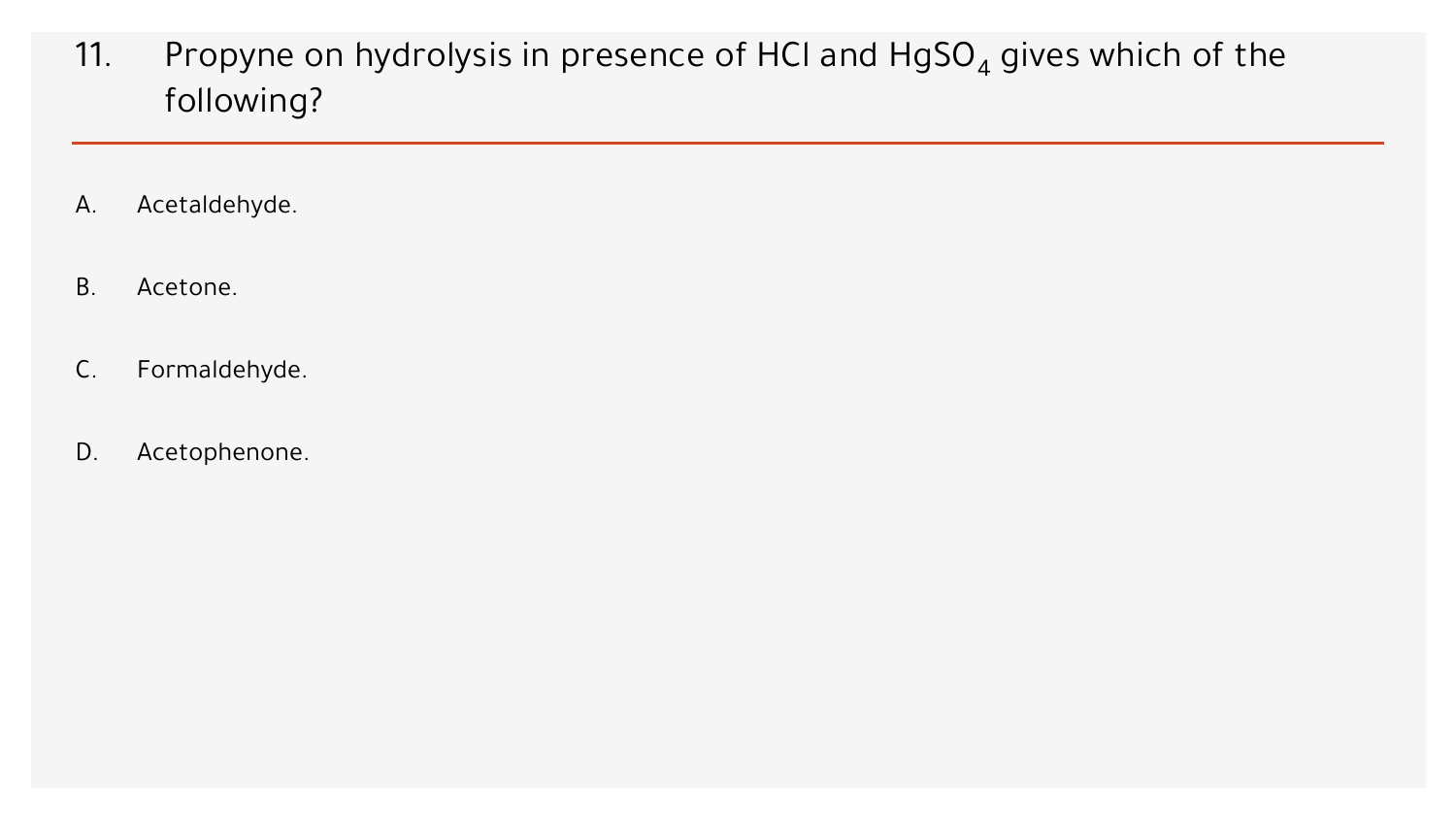12. Ozonolysis of styrene will lead leads to formation of benzaldehyde along which compound?

A.  $O_2$ .

- B.  $H_2O_2$ .
- C. HCHO.
- D.  $H_2O_2$  and HCHO.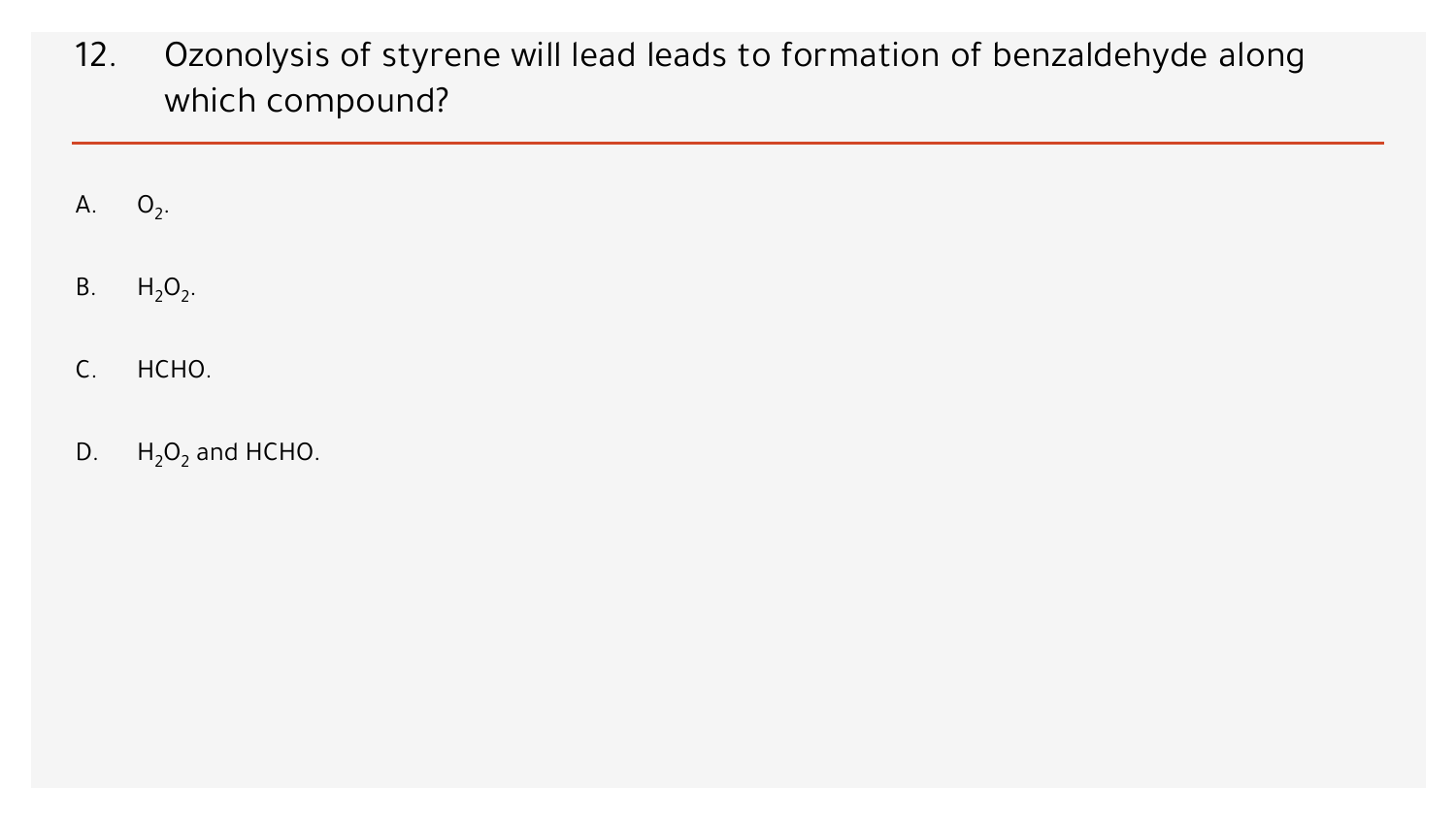### 13. Formation of aromatic ketone forms from benzene by  $CH<sub>3</sub>COCl$ ?

- A. Friedal craft alkylation.
- B. Friedal craft dealkylation.
- C. Friedal craft acylation.
- D. Friedal craft hydroxyalkylation.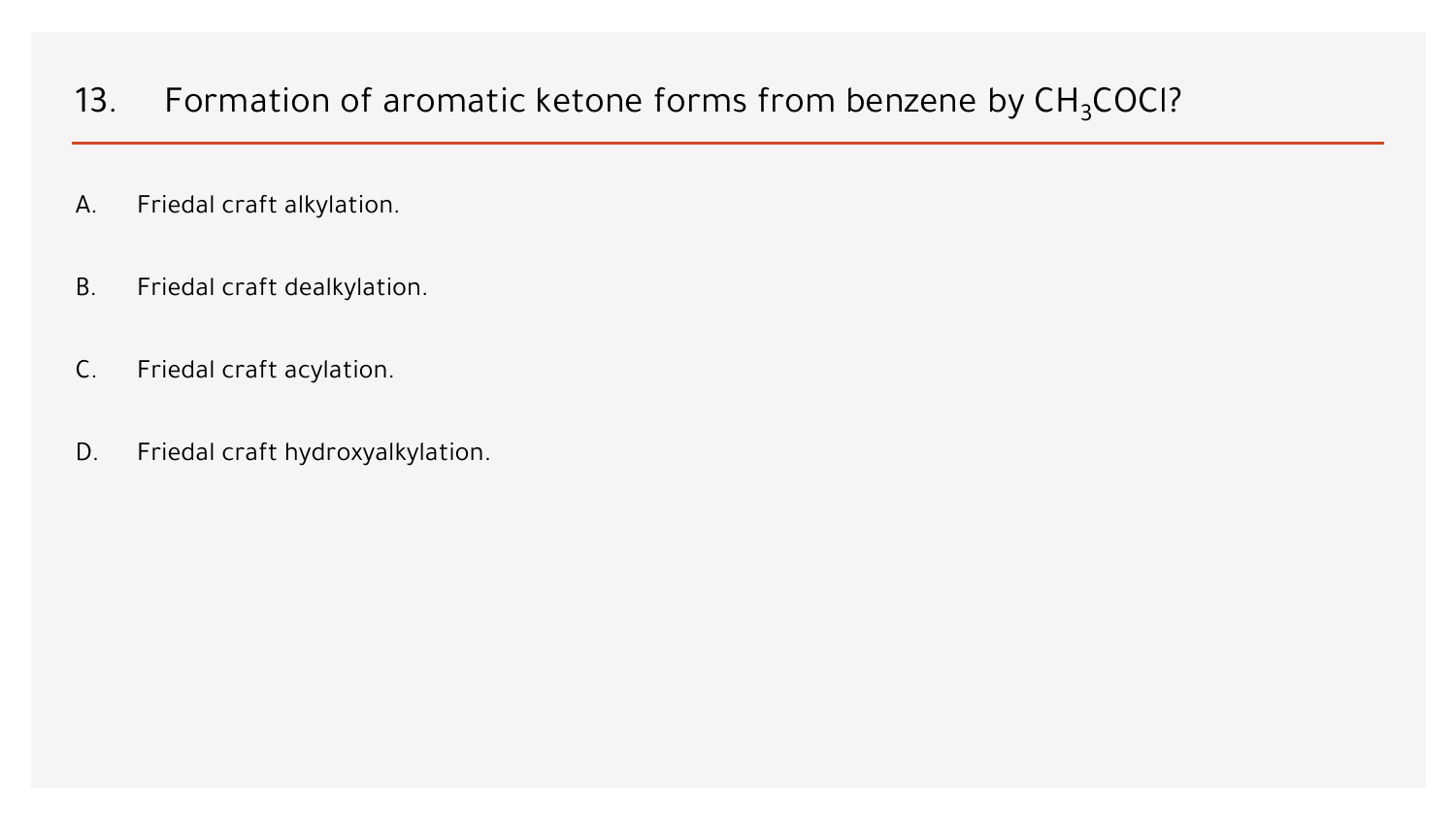- 14. What will be the product if we add water to the aldehyde?
- A. Alcohols.
- B. Epoxides.
- C. Gem diols.
- D. Peroxides.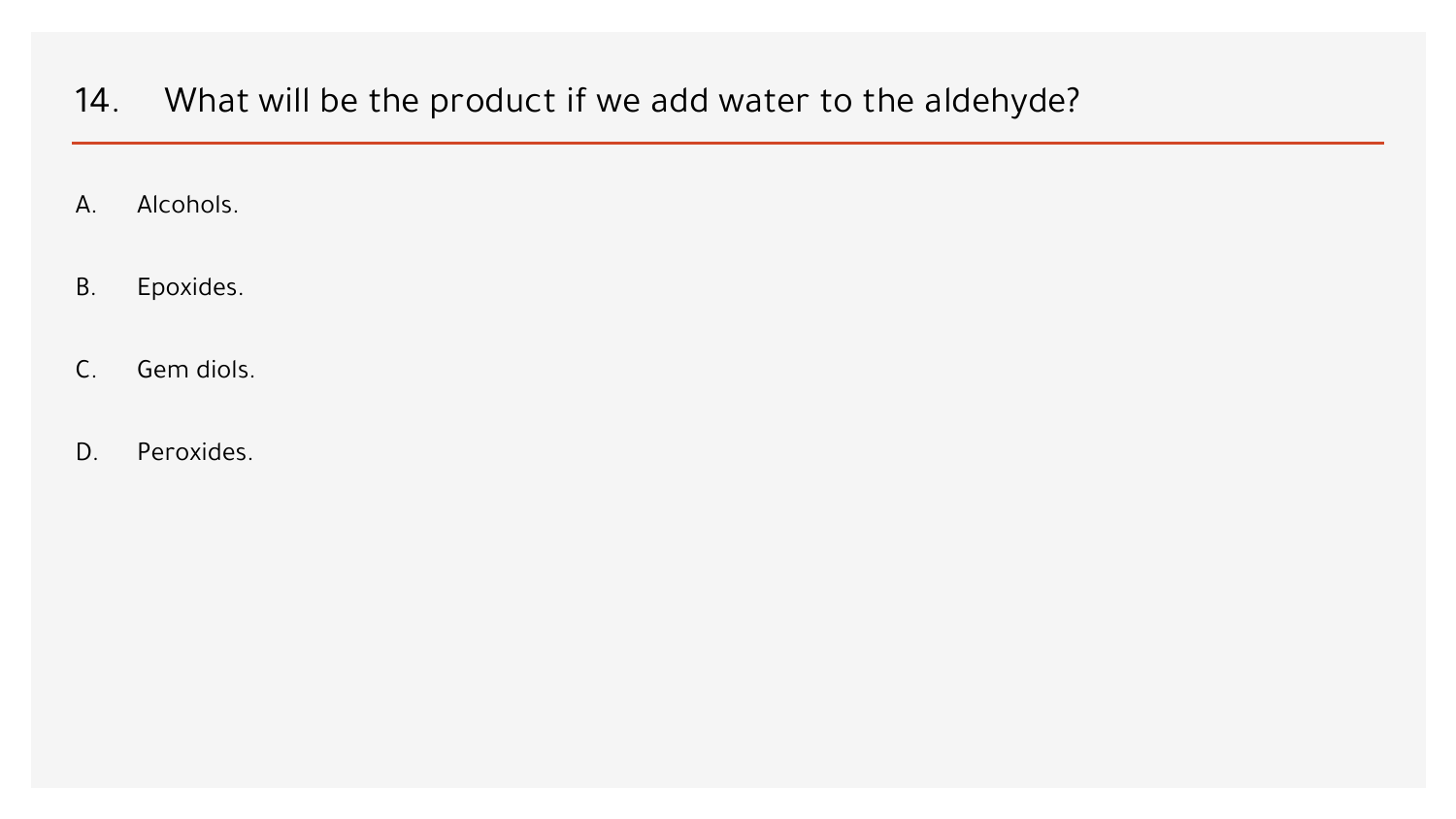- 15. Which of the following compound has more boiling point than aldehyde?
- A. Alcohol.
- B. Alkanes.
- C. Ketones.
- D. Ether.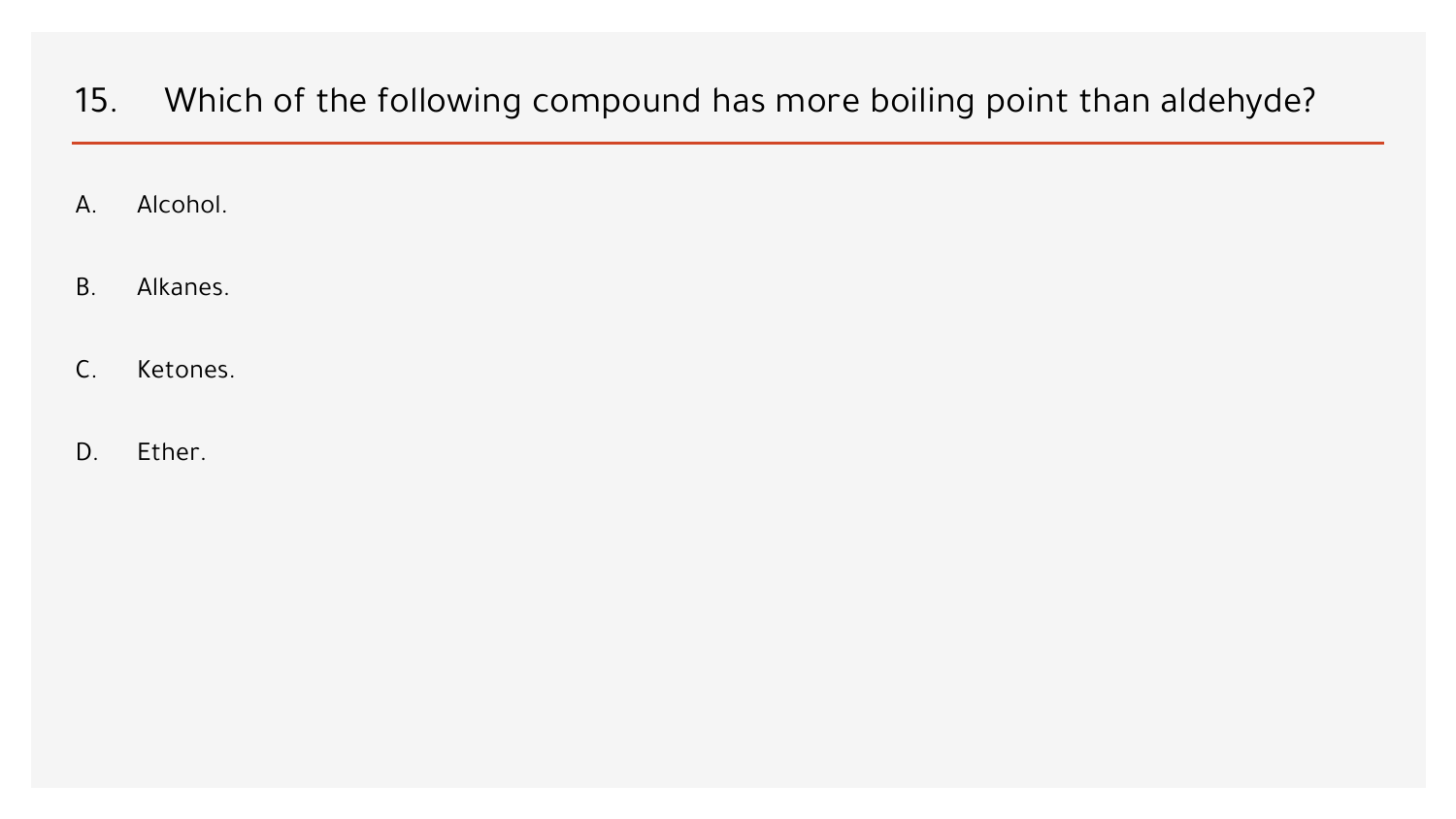- 16. Which of the following aldehyde is most soluble in water?
- A. Acetaldehyde.
- B. Formaldehyde.
- C. Butyraldehyde.
- D. Benzaldehyde.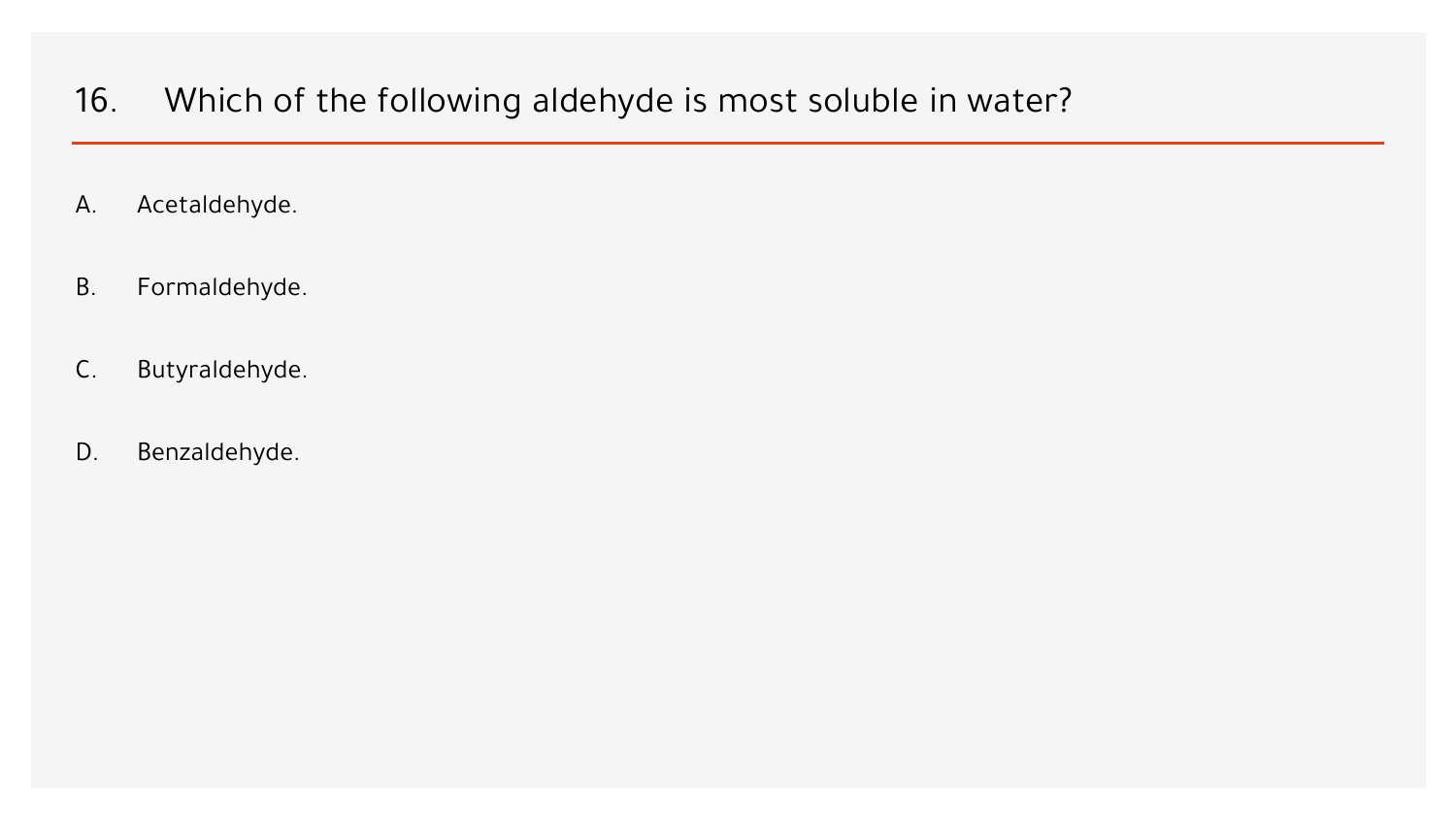## 17. Which of the following has highest boiling point?

- A. 2-hexanone.
- B. 2-pentanone.
- C. 3-methyl-2-butanone.
- D. Can't be determined.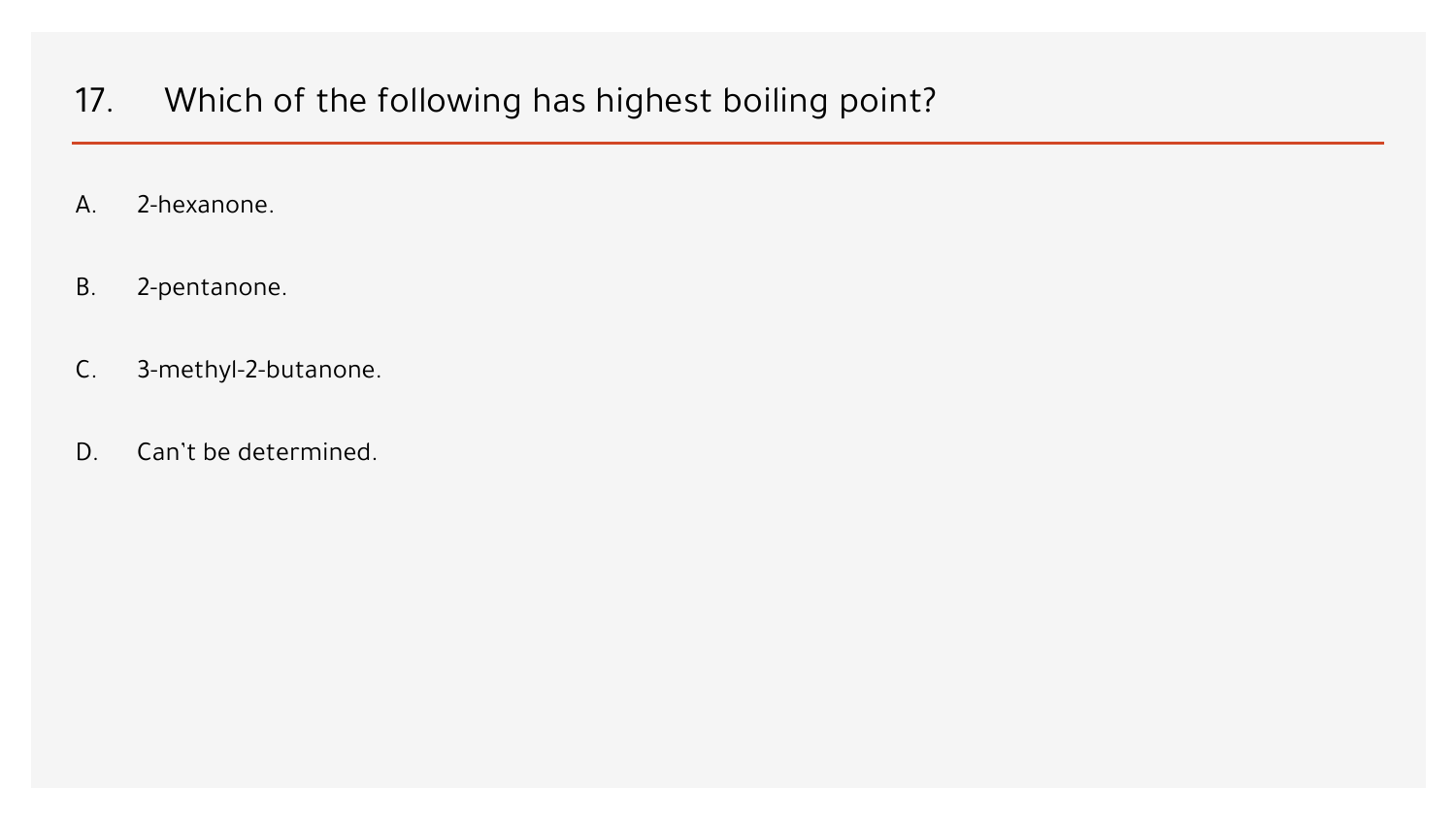- 18. Which of the ketones are used in nail paint removers?
- A. Propanone.
- B. Dimethyl ketone.
- C. Butanone.
- D. Methyl ethyl ketone.
- E. More thane one answer.

**\*\*\*Note for the boys**  $\circledast$ : If you don't know the nail paint remover  $\circledast$ ; it is acetone.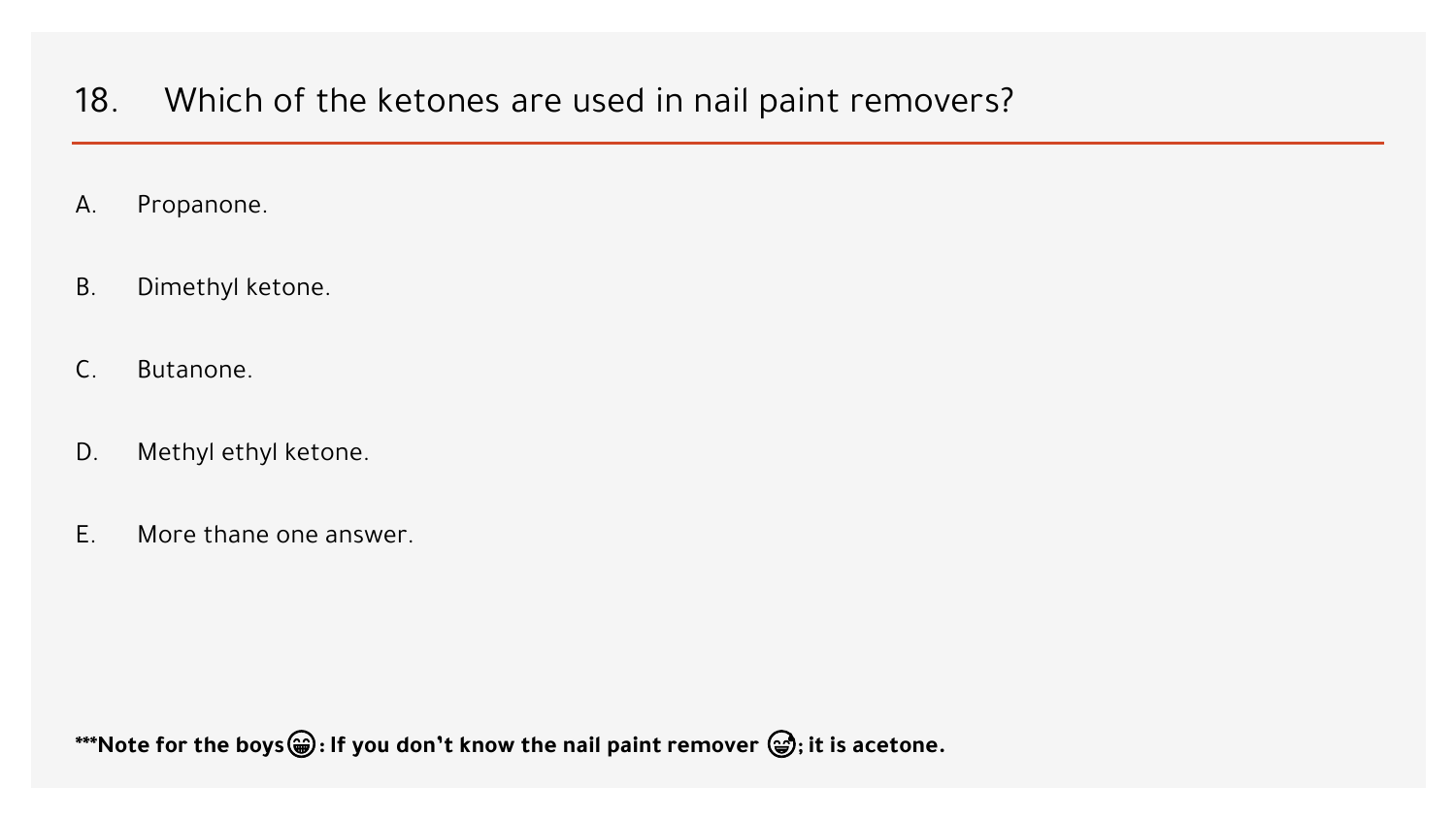- 19. During a reaction of Tollens test, the formation of mirror inside the tube is due to which of the following?
- A. Silver ions.
- B. Silver atoms.
- C. Silver compounds.
- D. Silver nitrate.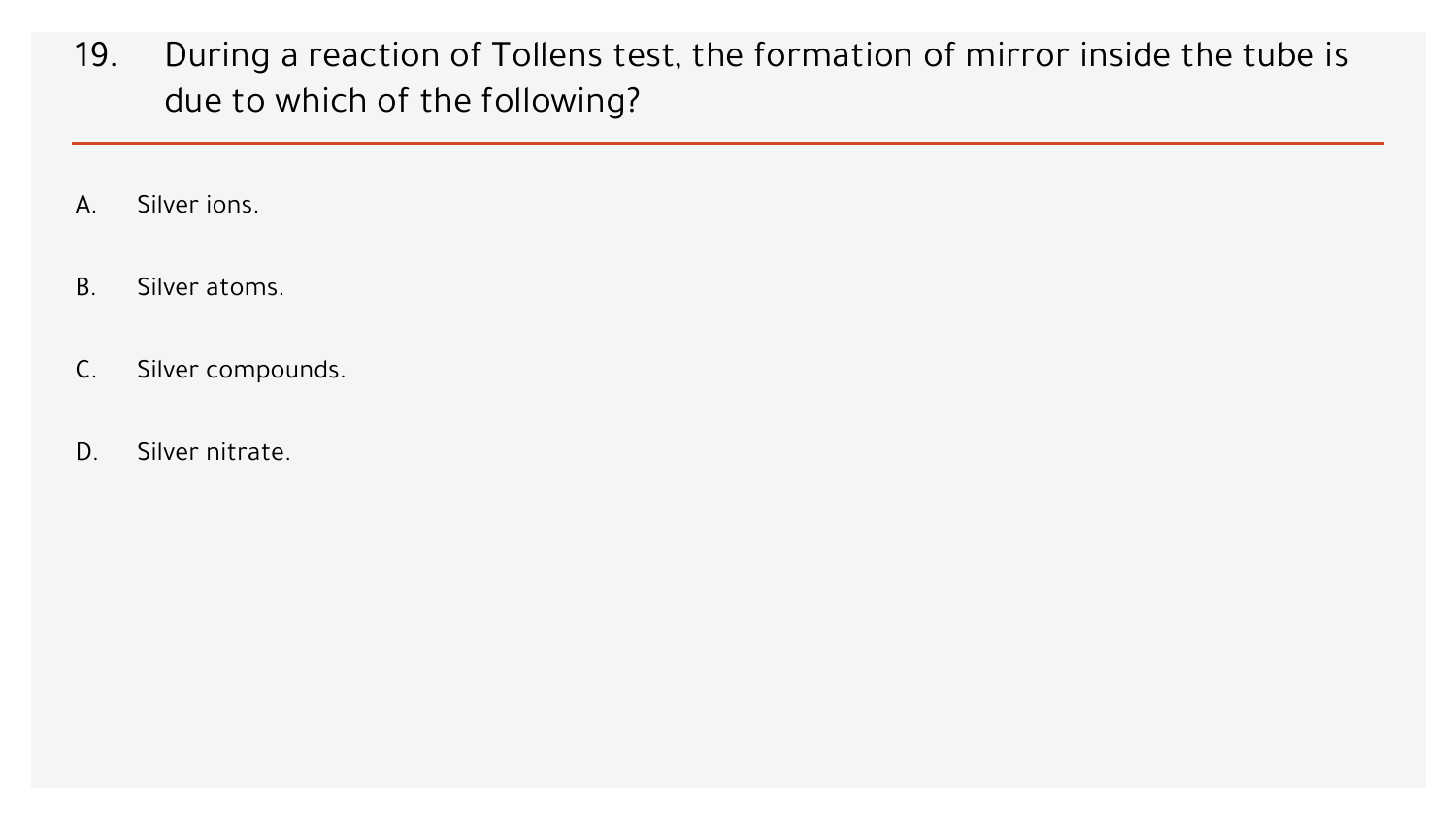# 20. For  $C_6H_5CHO$  which of the following is incorrect?

- A. On oxidation it yields benzoic acid.
- B. It is an aromatic aldehyde.
- C. On reduction yields phenol.
- D. None of the above.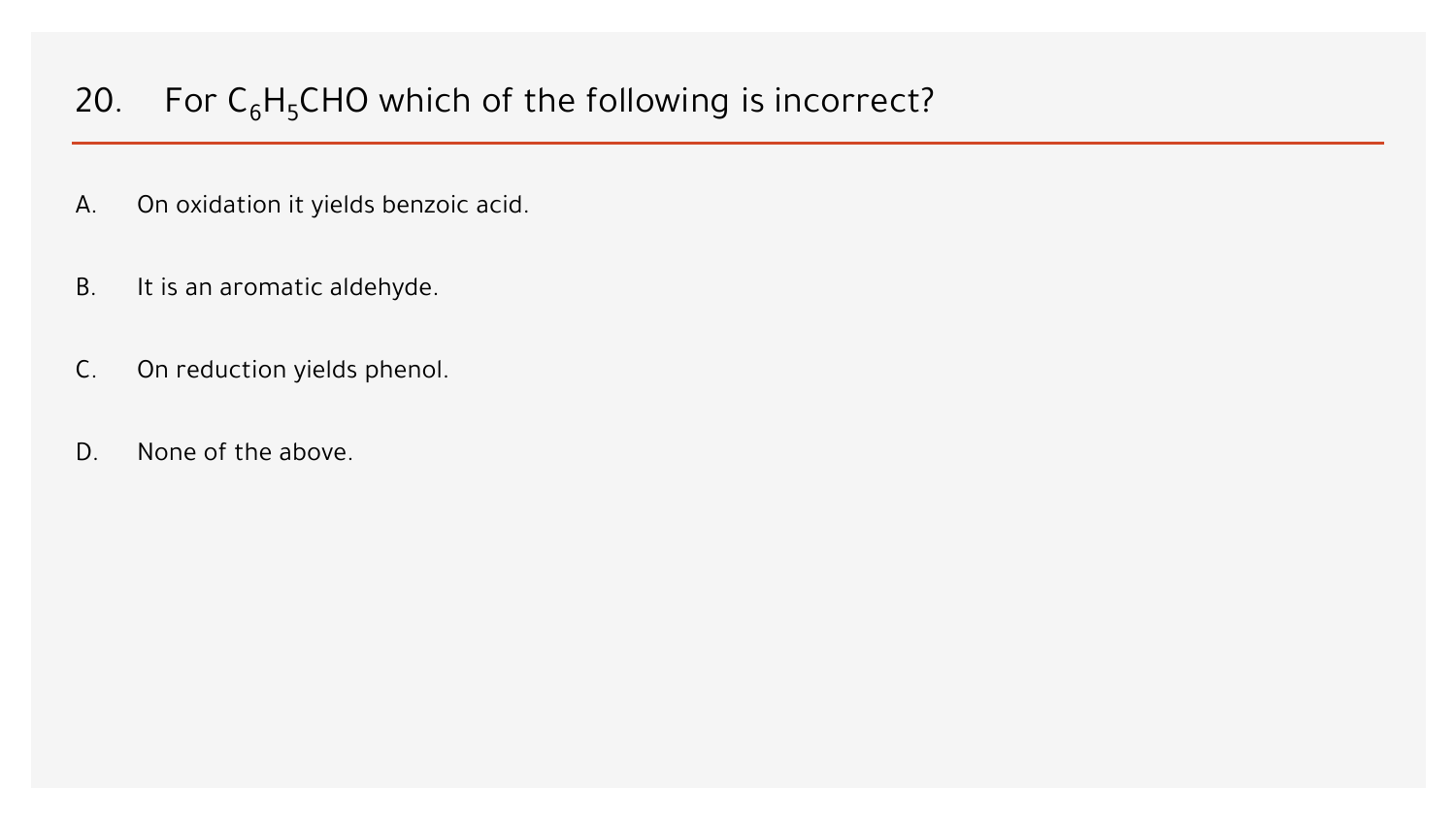- 21. Acetaldehyde reacts with C2H5MgCl the final product is which of the following?
- A. An aldehyde.
- B. A ketone.
- C. A primary alcohol.
- D. A secondary alcohol.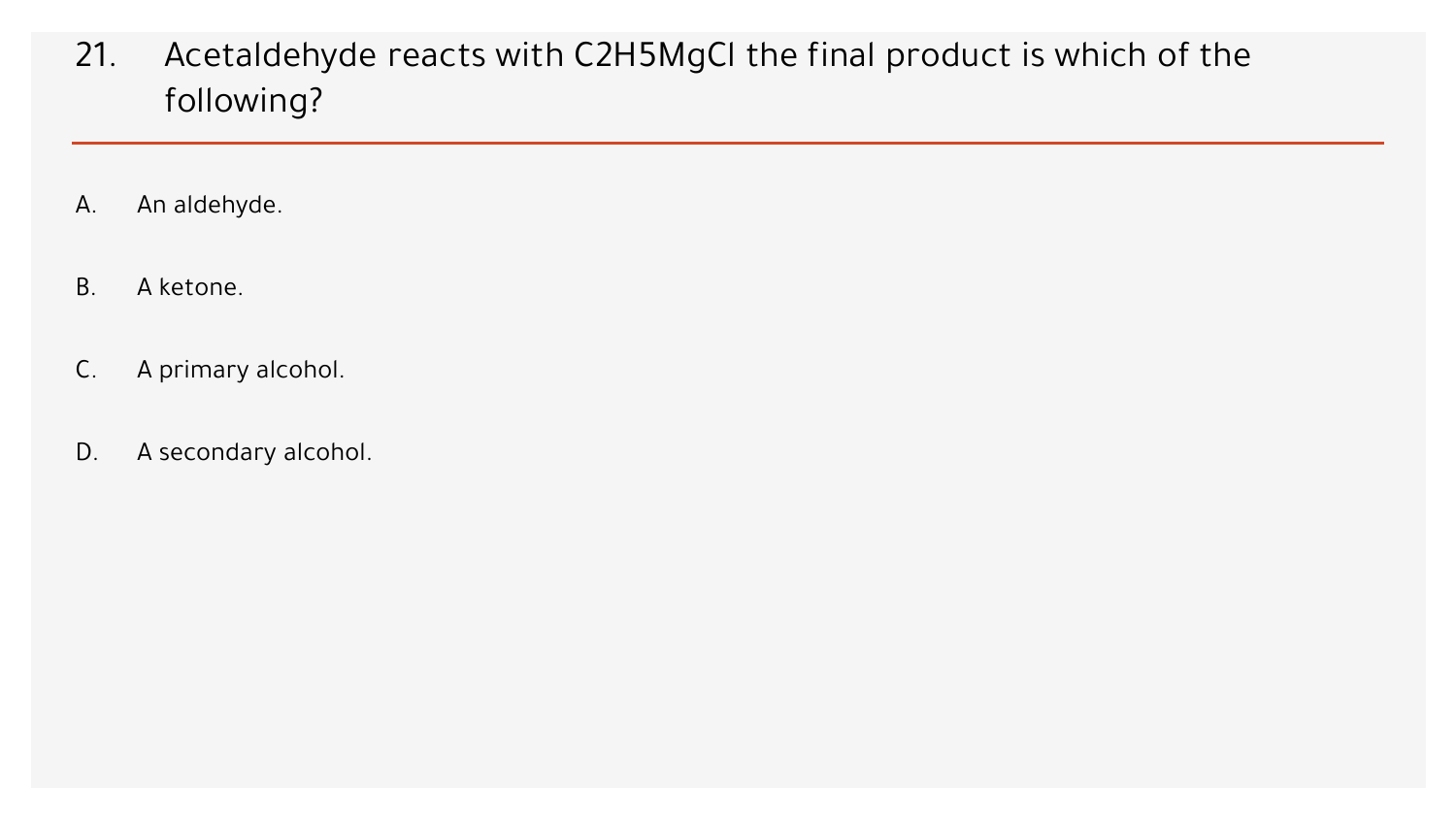- 22. Acetone reacts with HCN to form a cyanohydrin. It is an example of which type of reaction?
- A. Electrophilic addition.
- B. Electrophilic substitution.
- C. Nucleophilic addition.
- D. Nucleophilic substitution.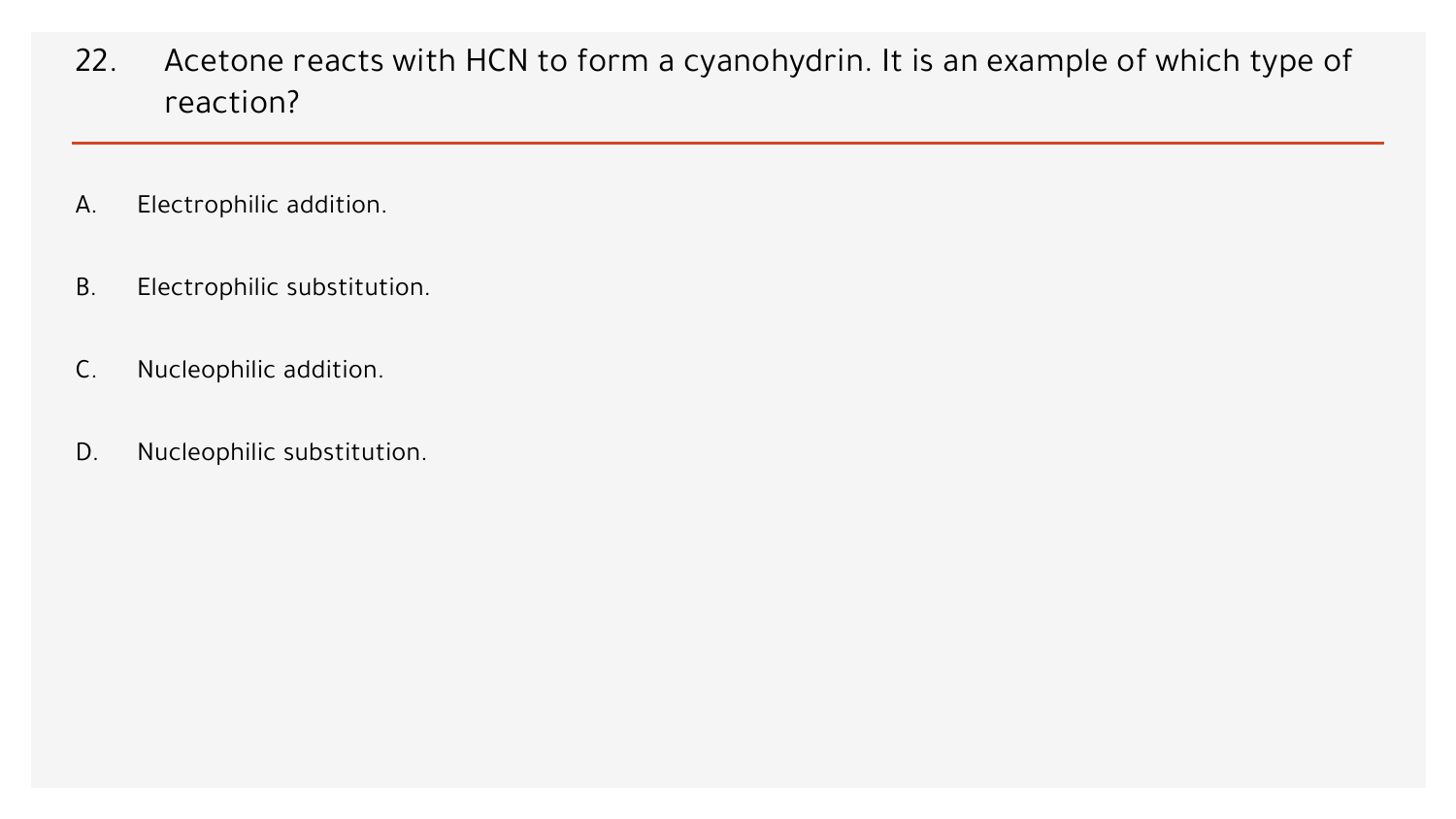- 23. Which of the following reactions give benzophenone?
- A.  $2C_6H_6 + CCl_4 + AICI_3 + H_2O →$
- B.  $C_6H_6 + C_6H_5COCl + AICI_3 \rightarrow$
- C. o–CH<sub>3</sub>C<sub>6</sub>H<sub>4</sub>COC<sub>6</sub>H<sub>5</sub> + Heat→
- D. o–HOOC–C<sub>6</sub>H<sub>4</sub>–COC<sub>6</sub>H<sub>5</sub> + Cu<sub>2</sub>60oC→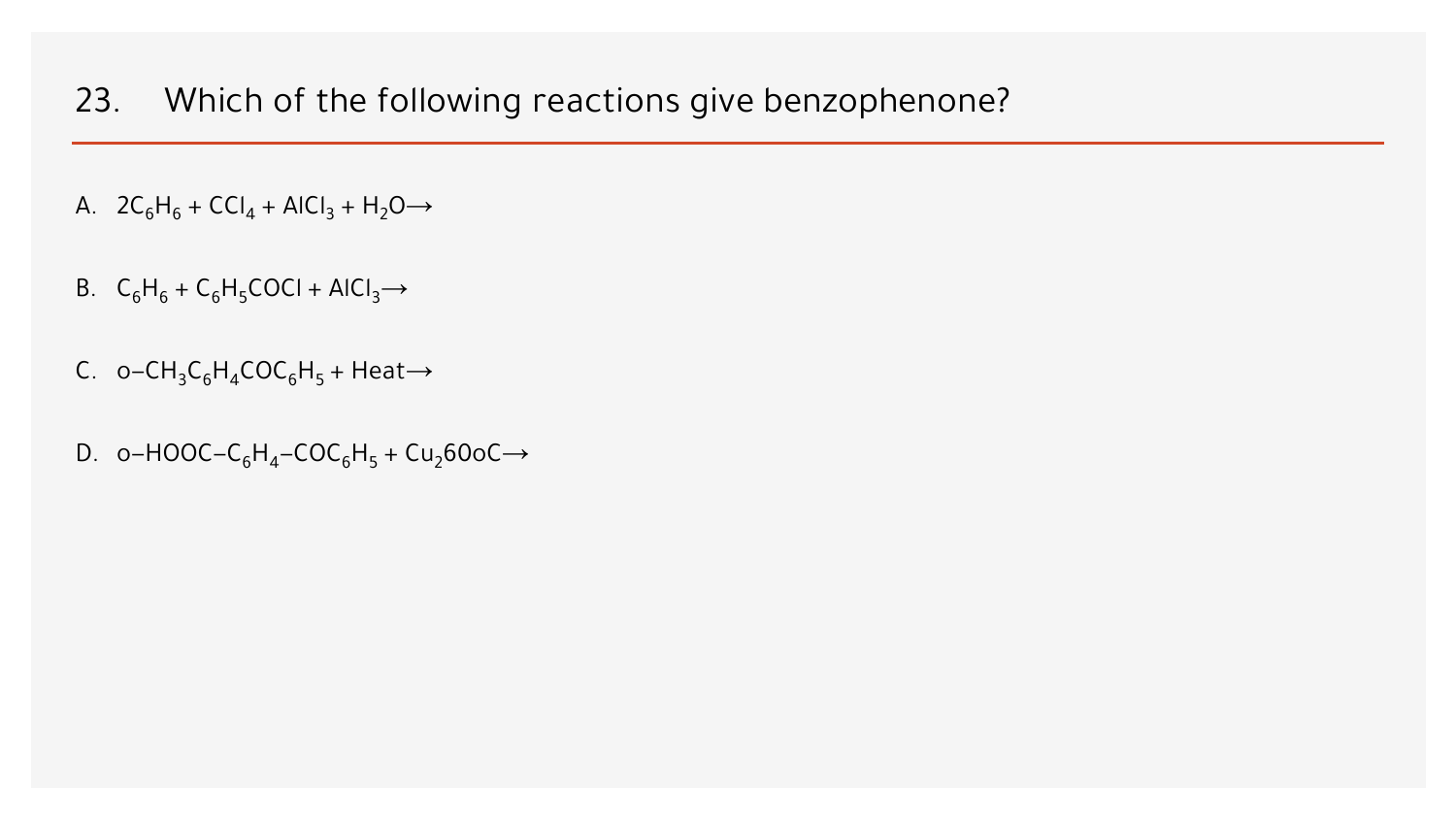- 24. The product(s) obtained via oxymercuration ( $H$ gSO<sub>4</sub>+H<sub>2</sub>SO<sub>4</sub>) of 1-butyne would be what?
- A.  $CH_3CH_2COCH_3$ .
- B.  $CH_3CH_2CH_2CHO$ .
- C.  $CH_3CH_2CHO + HCHO$ .
- D.  $CH_3CH_2COOH + HCOOH$ .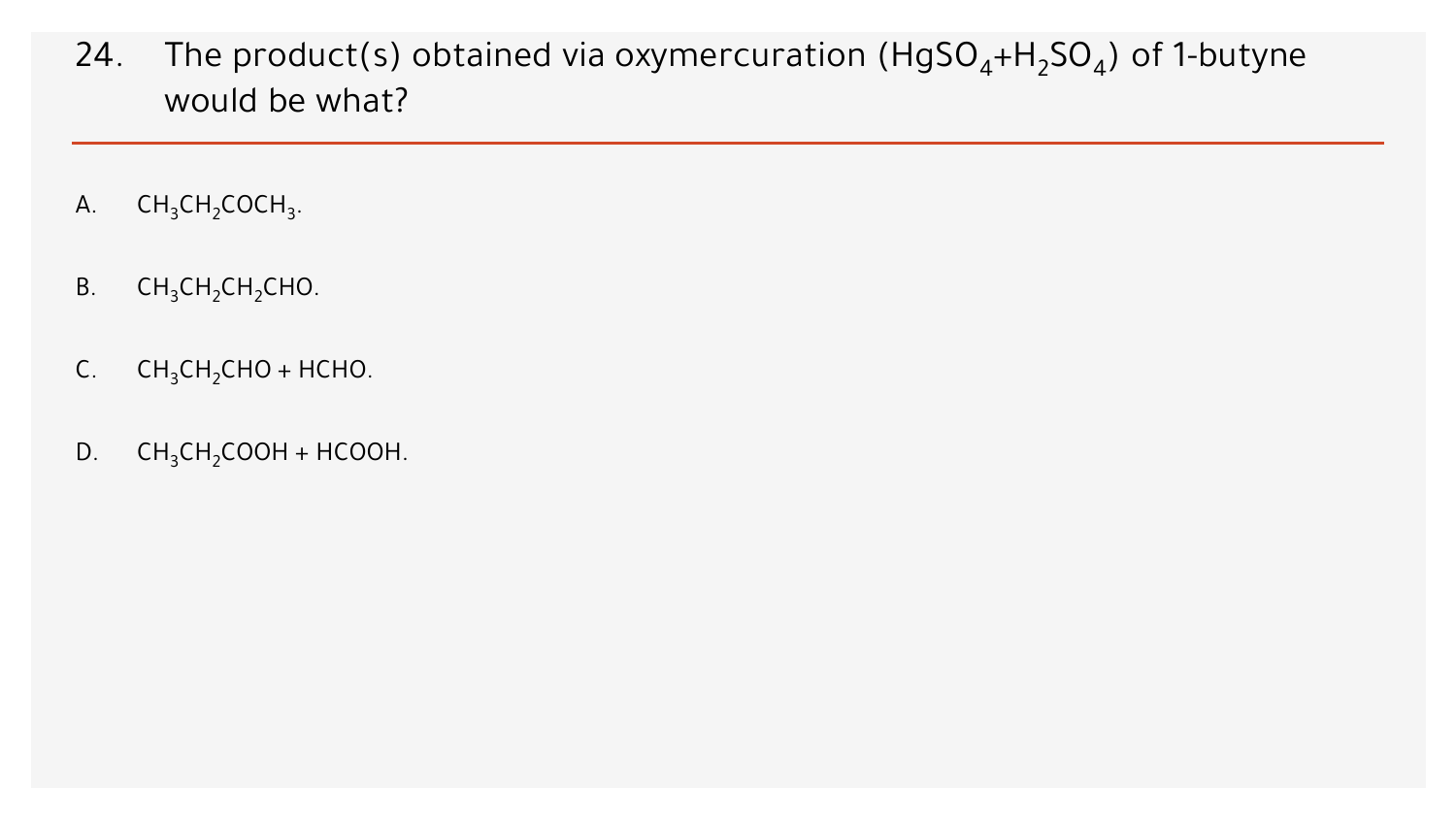# 25. Which is not present in Grignard reagent?

- A. Methyl group.
- B. Magnesium.
- C. Halogen.
- D. –COOH group.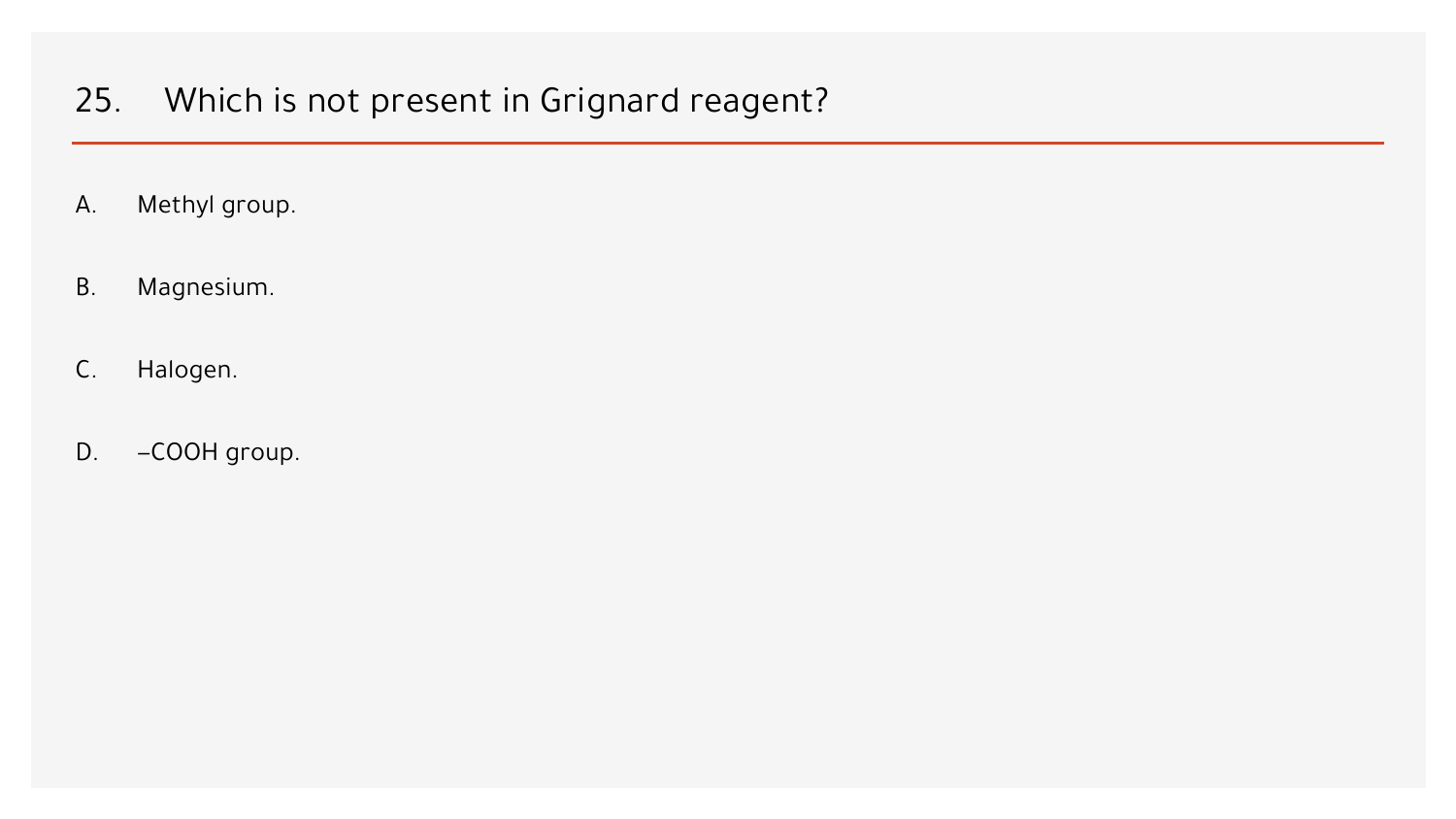- 26. Which of the following compounds does not give a tertiary alcohol upon reaction with methylmagnesium bromide?
- A. 3-methylpentanal.
- B. Ethyl benzoate.
- C. 4,4-dimethylcyclohexanone.
- D. 4-heptanone.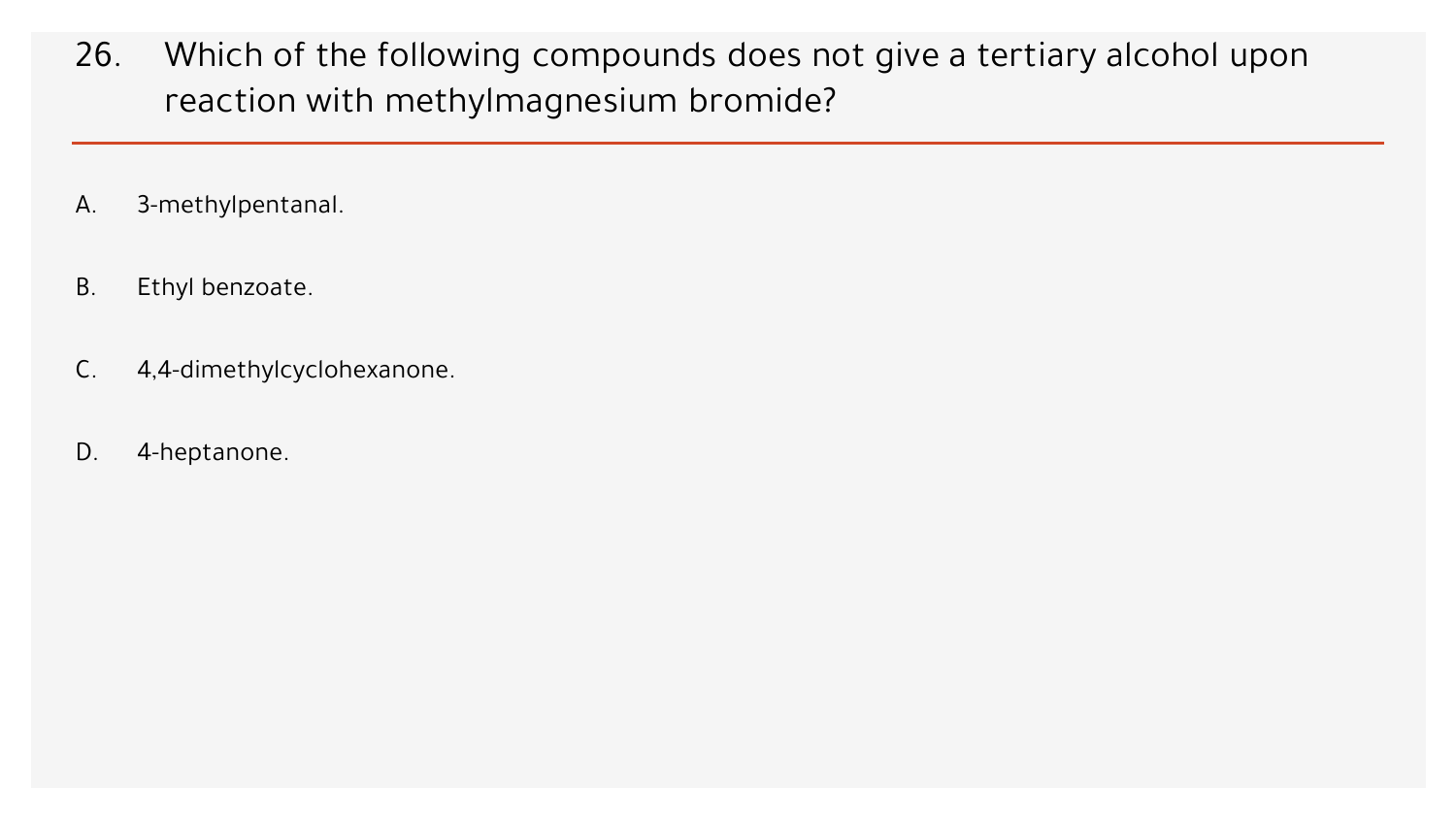27. Grignard reagents (RMgBr) add to the carbonyl group of aldehydes and ketones.

A. True.

B. False.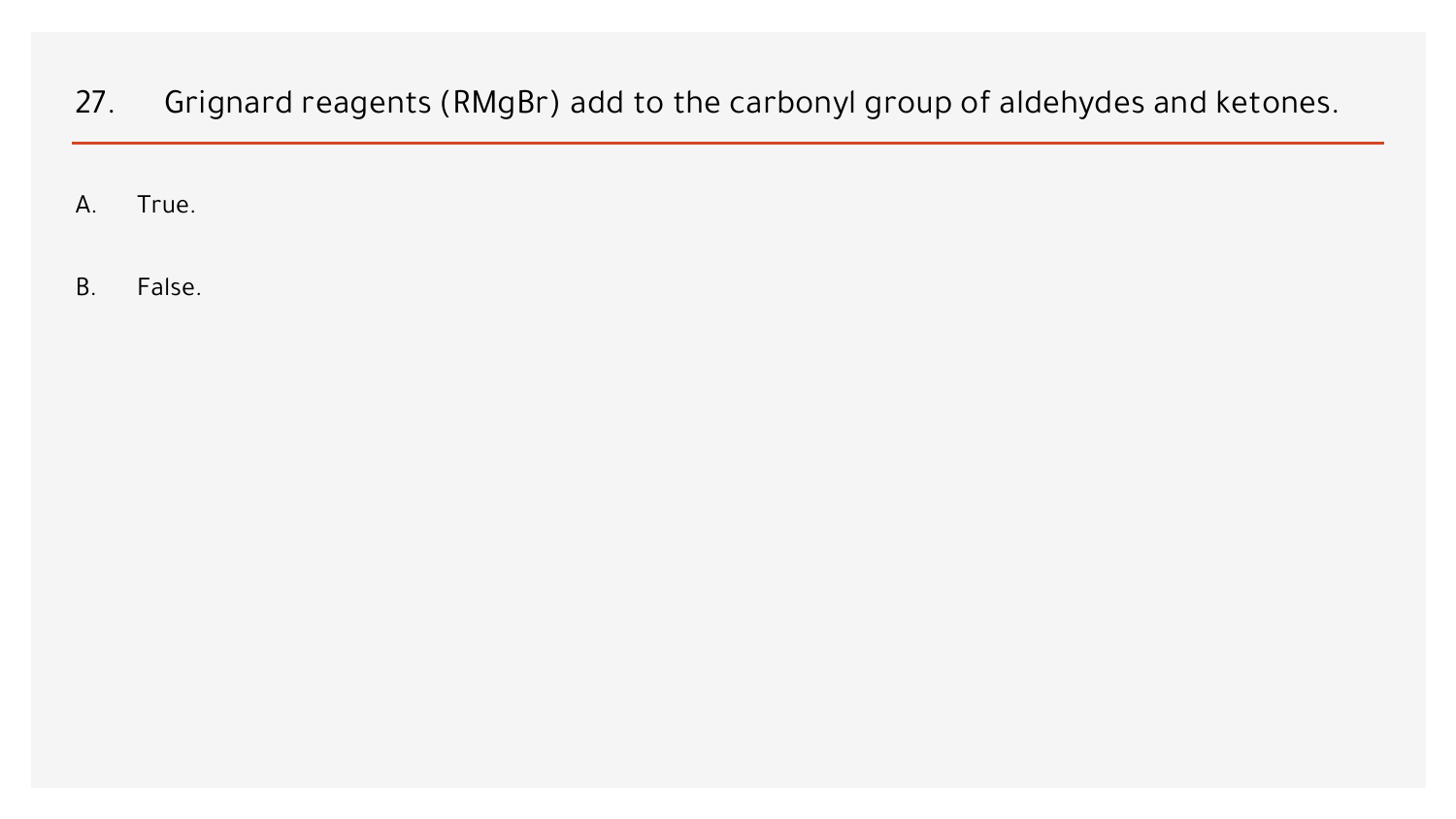- 28. Which of the following compounds gives a secondary alcohol upon reaction with methylmagnesium bromide?
- A. Butyl formate.
- B. 3- pentanone.
- C. Pentanal.
- D. Methyl butanoate.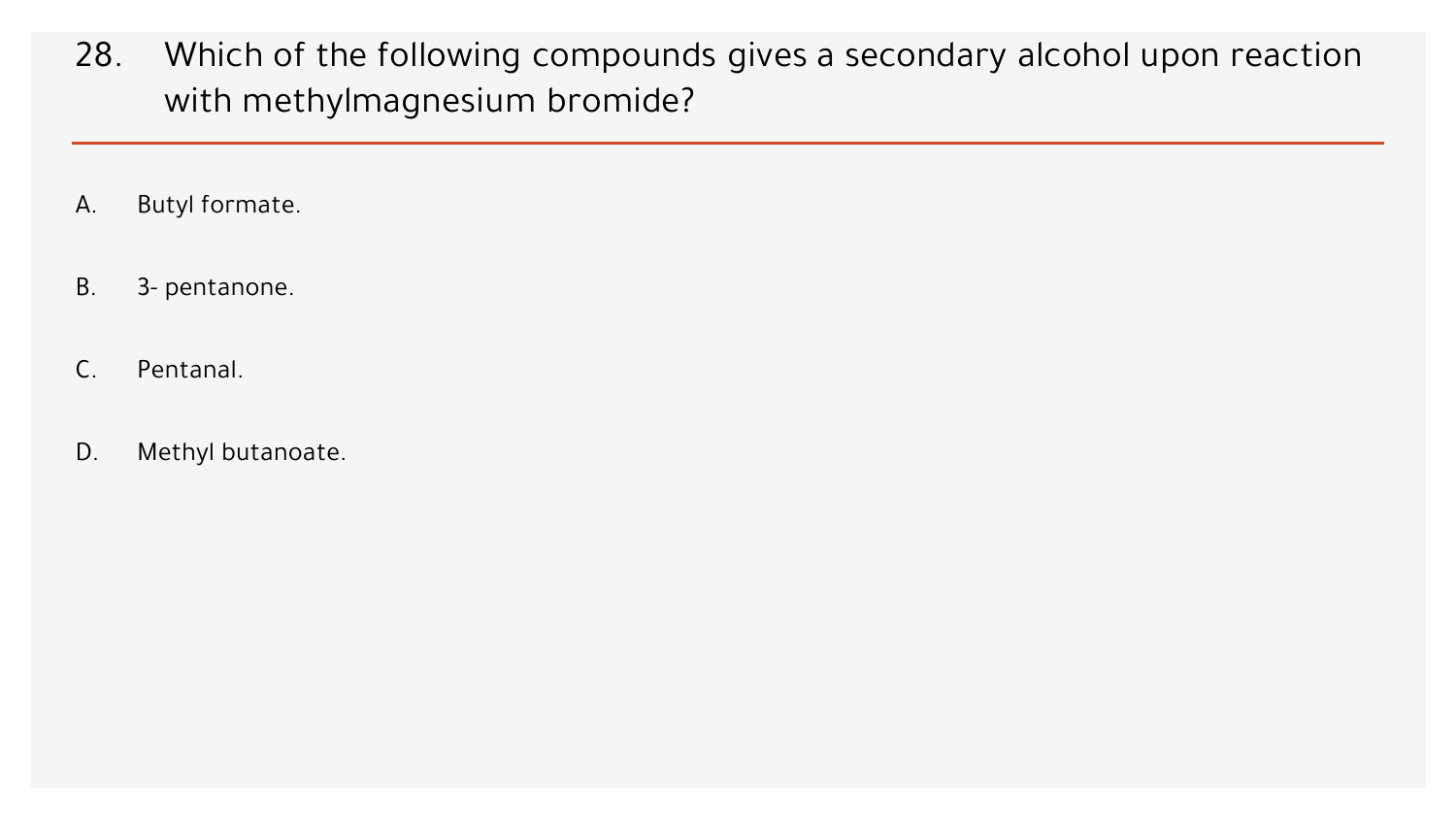- 29. A Grignard's reagent may be made by reacting magnesium with which of the following compound?
- A. Methyl amine.
- B. Diethyl ether.
- C. Ethyl iodide.
- D. Ethyl alcohol.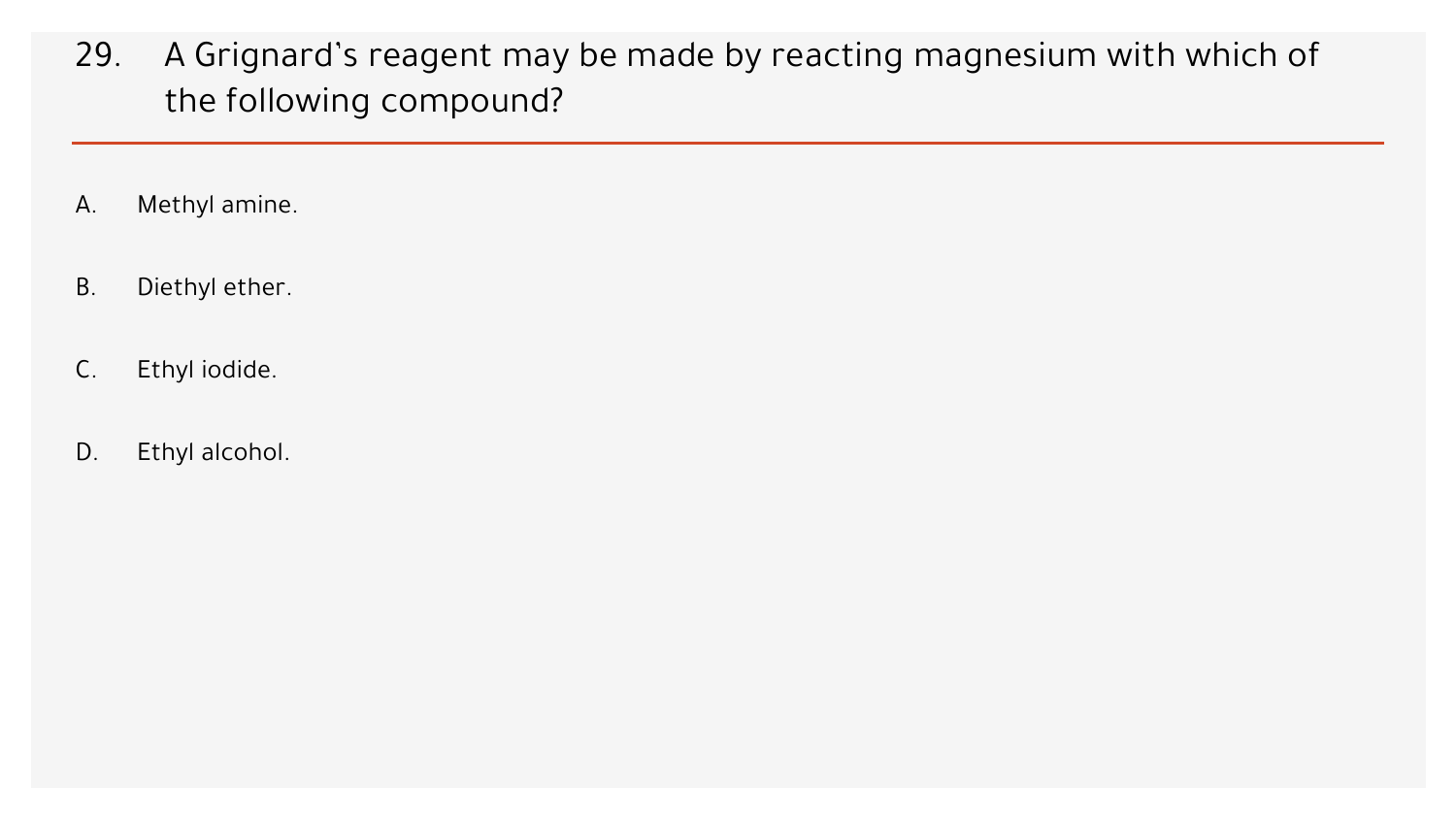30. Which of the following reaction sequence that will best carry out the following preparation?

- A. i)  $I + MeONa + CH_3H_2Br$ , ii) neutralize.
- B. i) I + EtONa, ii)  $CH_3CH_2Br$ , iii) neutralize.
- C. i)  $CH_3CH_2Br + Mg$ , Et<sub>2</sub>O, ii) Add I, iii) neutralize.
- D. i)  $I + CH_3CH_2OH + Mg$ , ii) neutralize.

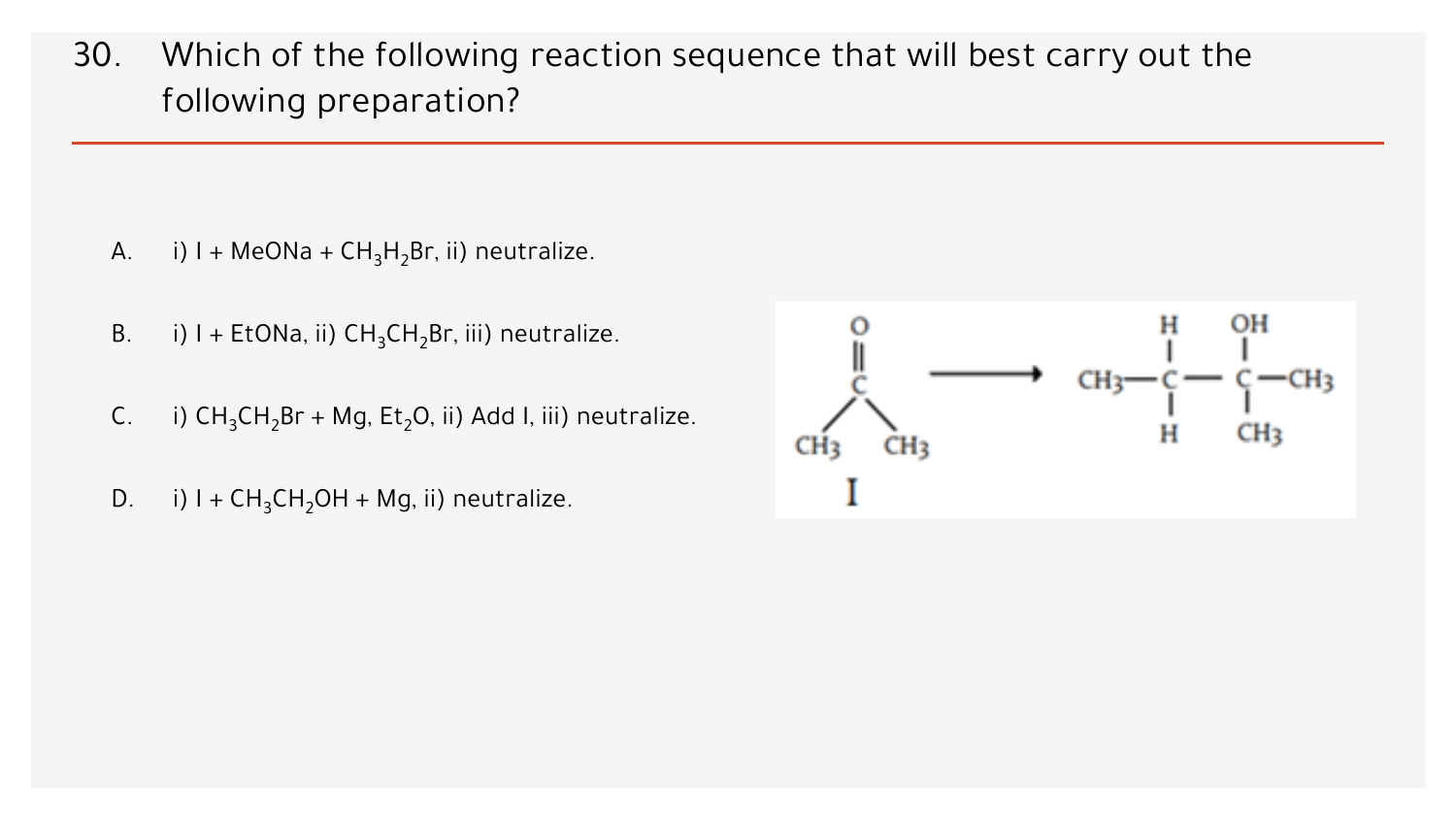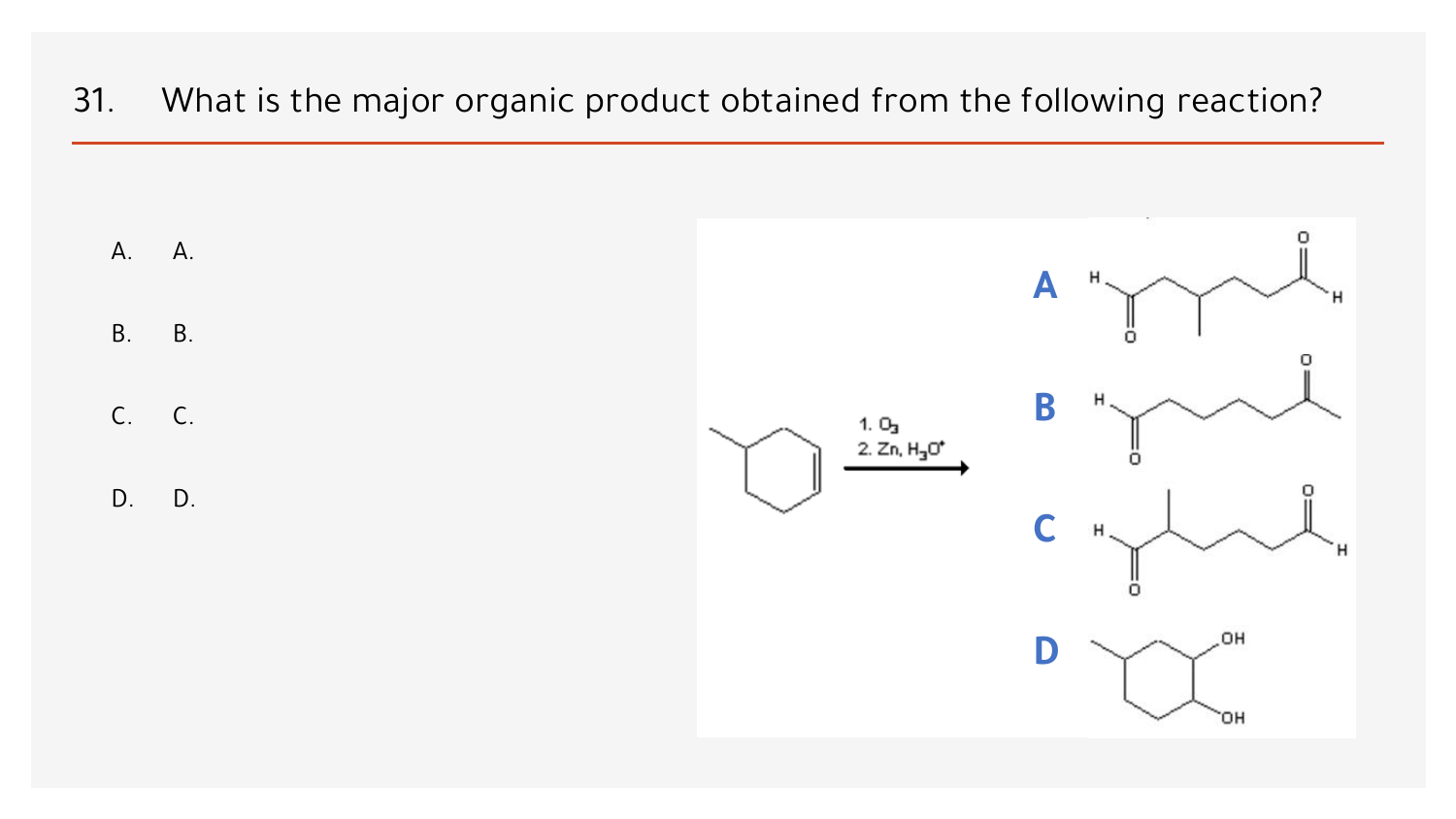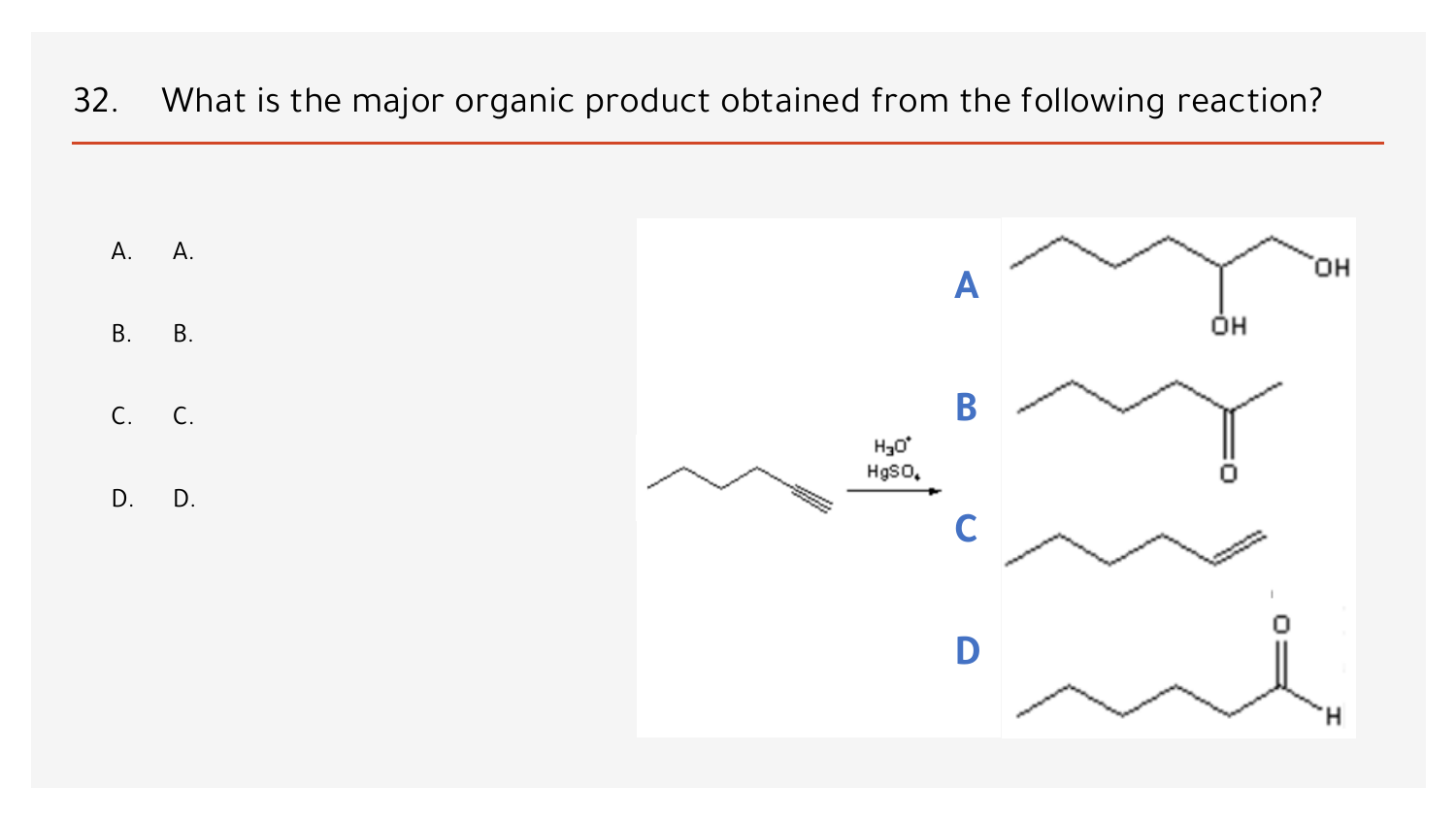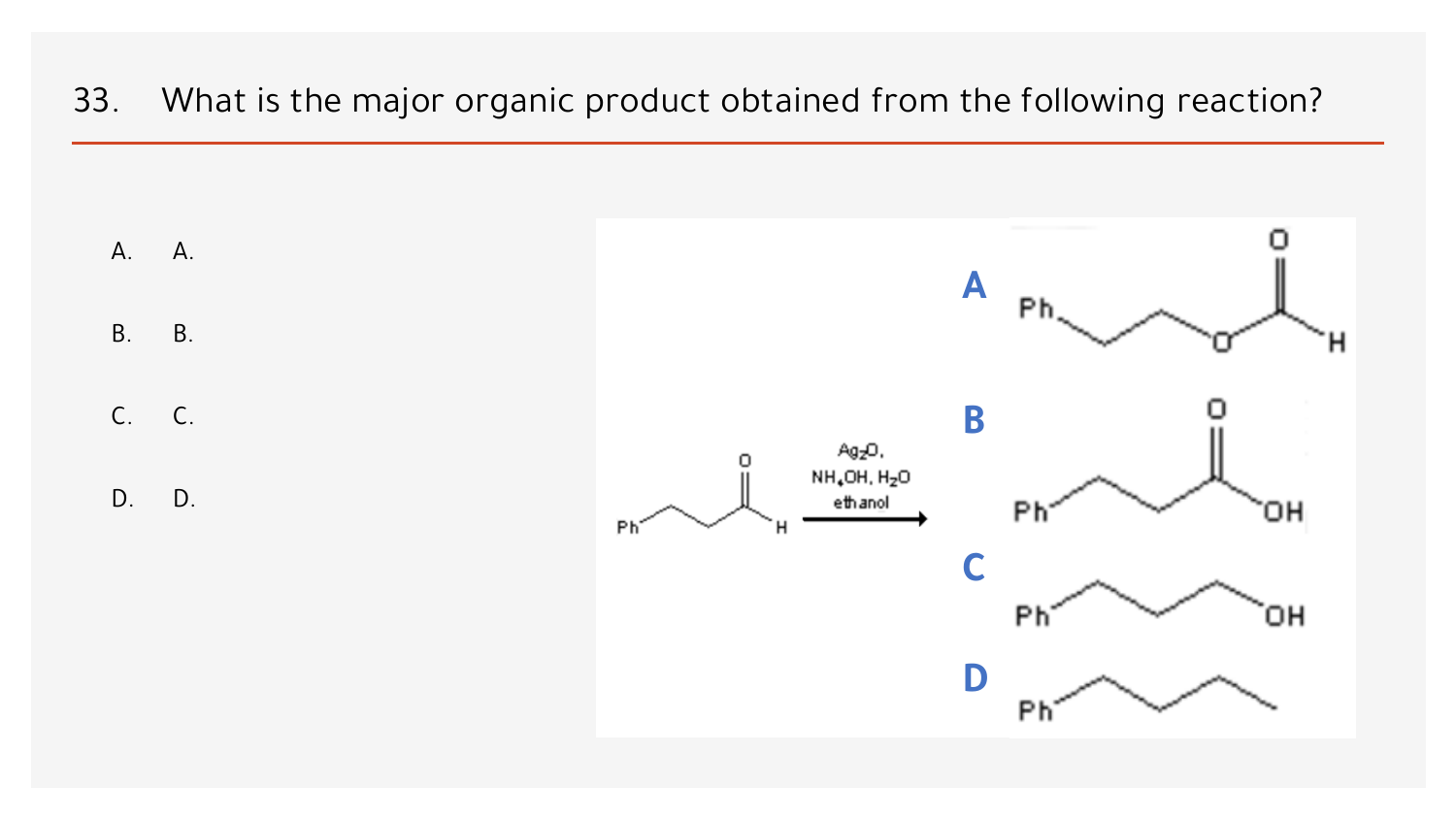- A. 2,4-dimethyl-4-heptanol.
- B. 4,7-dimethyl-4-heptanol.
- C. 3,5-dimethyl-4-heptanol.
- D. 2,5-dimethyl-4-heptanol.

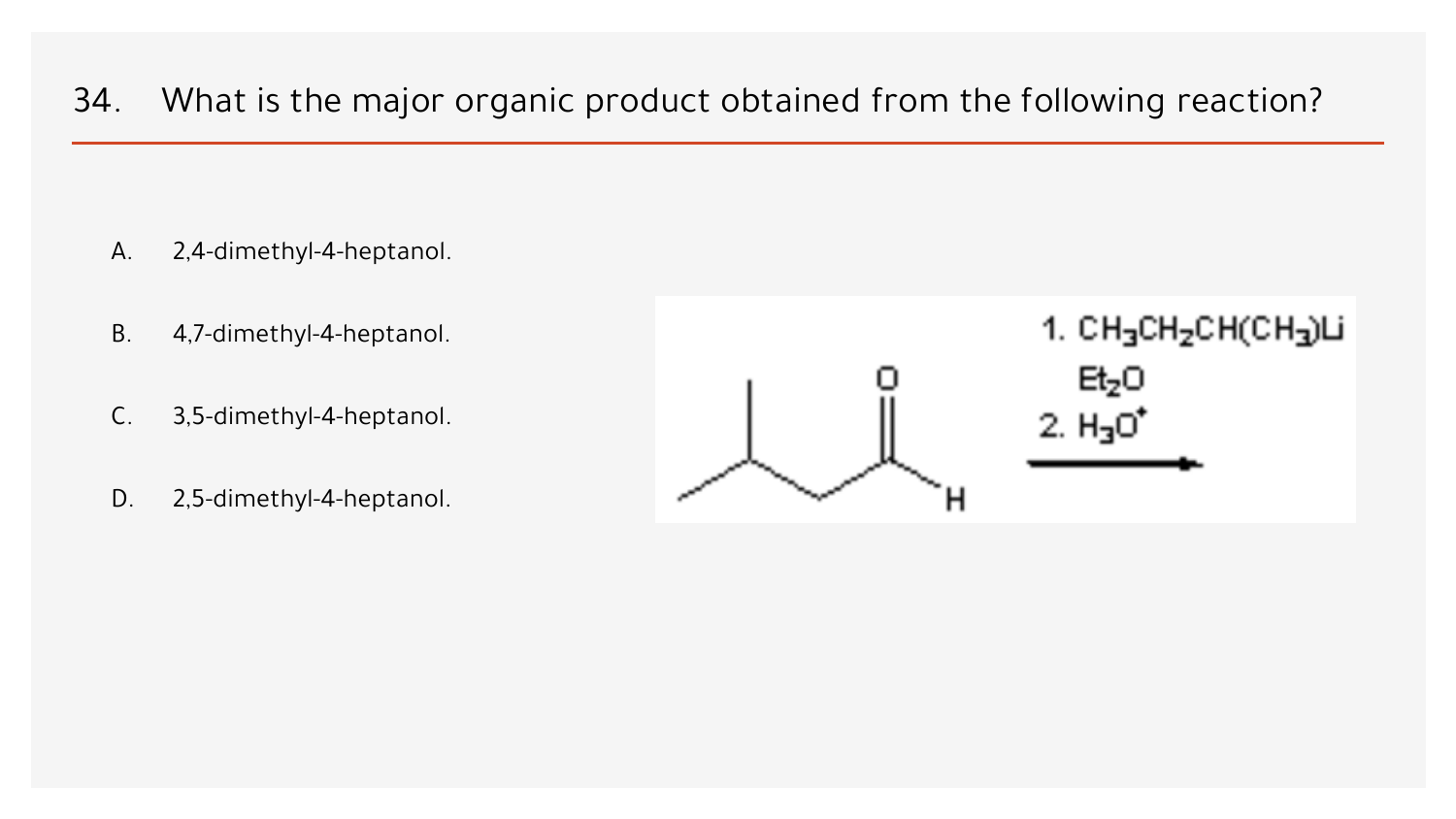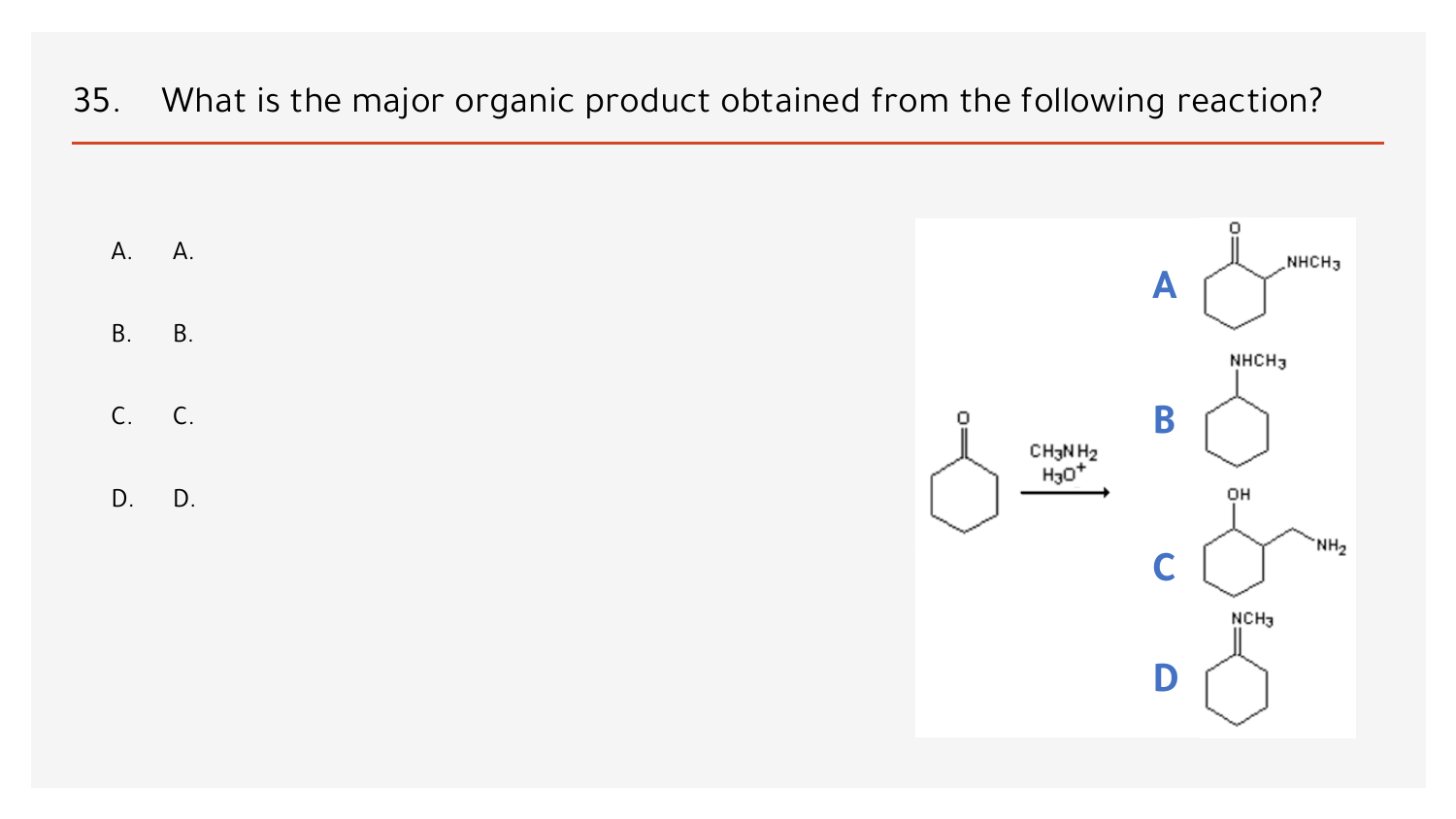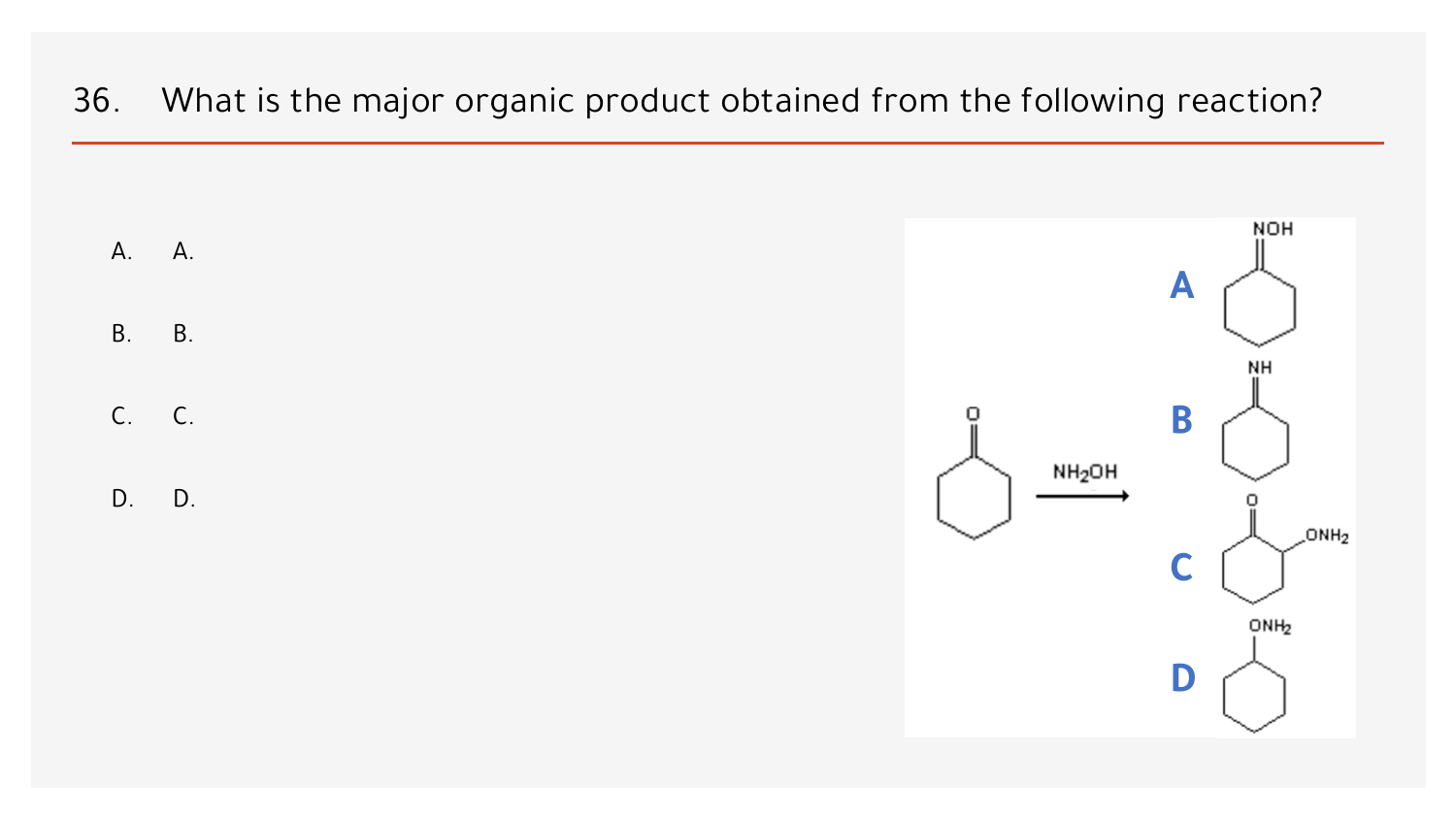- 37. When ethanal reacts with  $CH_3MgBr$  &  $C_2H_5OH$  / HCl, the products from the two reactions will be:
- A. Ethyl alcohol & 2-propanol.
- B. Ethane & Hemiacetal.
- C. 2-propanol & Acetal.
- D. Propane & Methyl Acetal.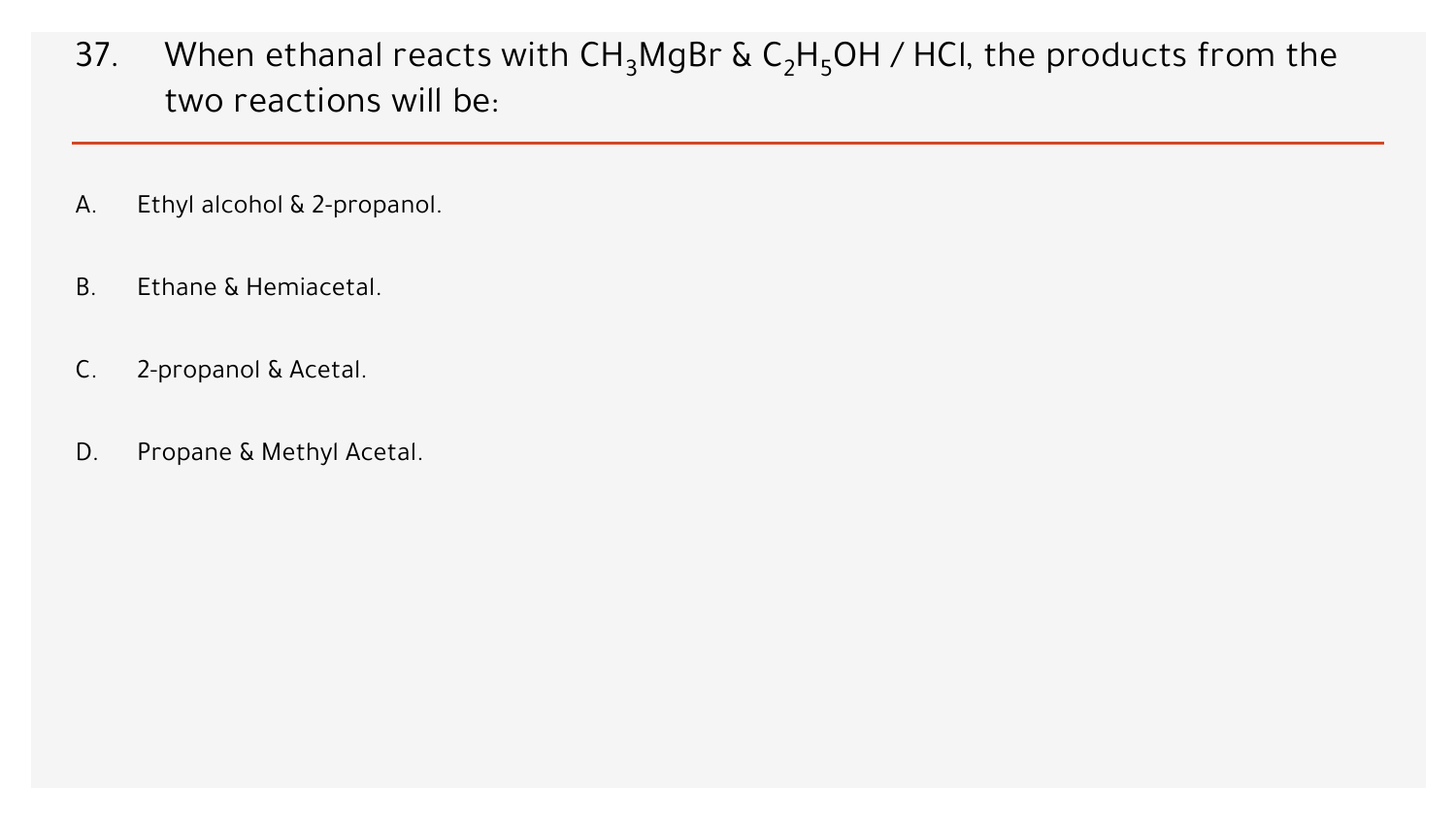38. Arrange the following compounds in decreasing order of their boiling points:

- A.  $(|V| < (||I|) < (1) < (||I||)$ .  $(I): CH<sub>3</sub>CHO.$
- B.  $(|V| < (1) < (11) < (11)$ .
- C.  $(|V| > (1) > (11) > (111)$ .
- D. (II) > (I) > (III) > (IV).

 $(II): CH<sub>3</sub>CH<sub>2</sub>OH.$ 

```
(III): CH<sub>3</sub>OCH<sub>3</sub>.
```

```
(IV): CH_{3}CH_{2}CH_{3}.
```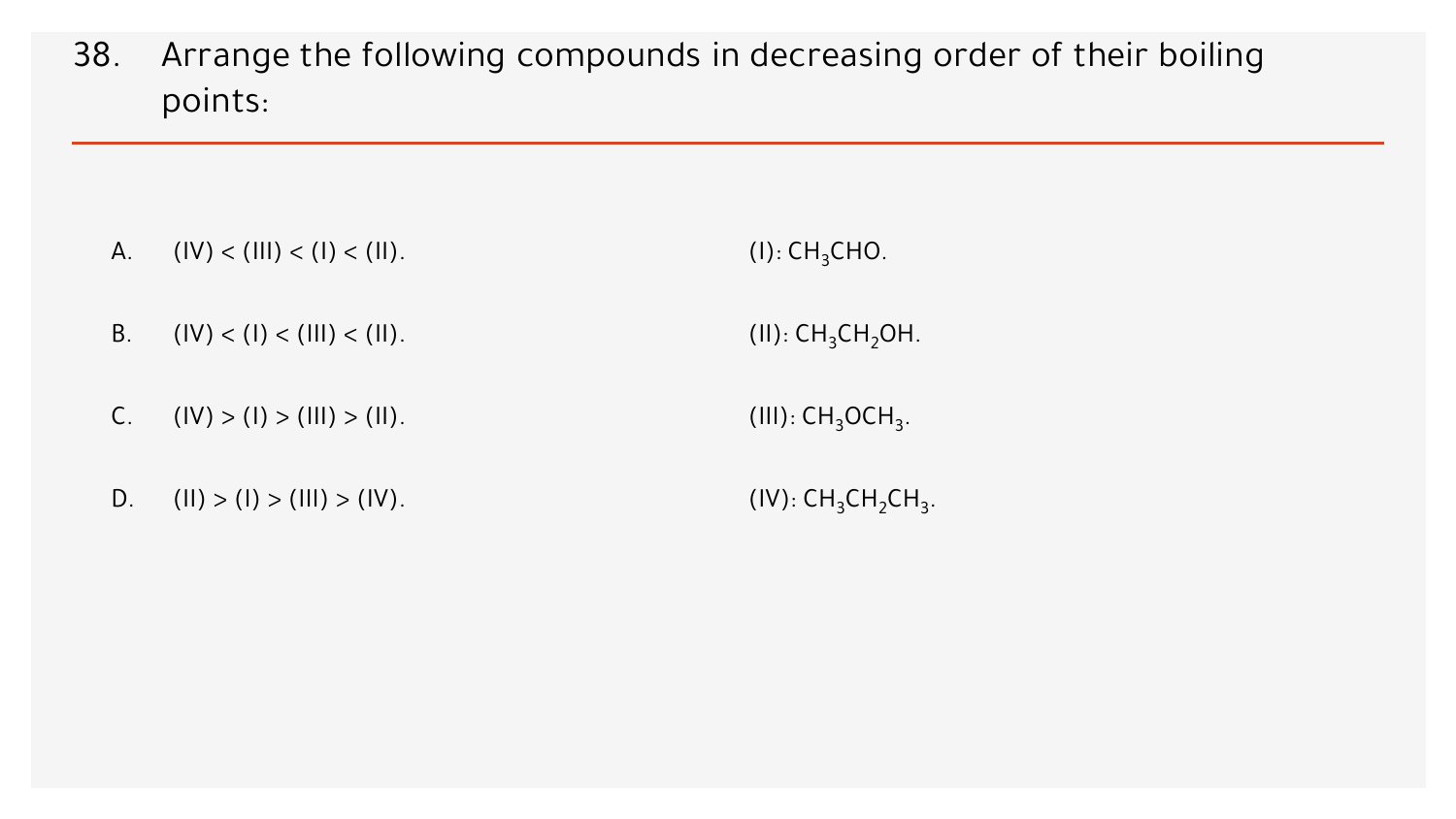39. The product formed in the following reaction is:

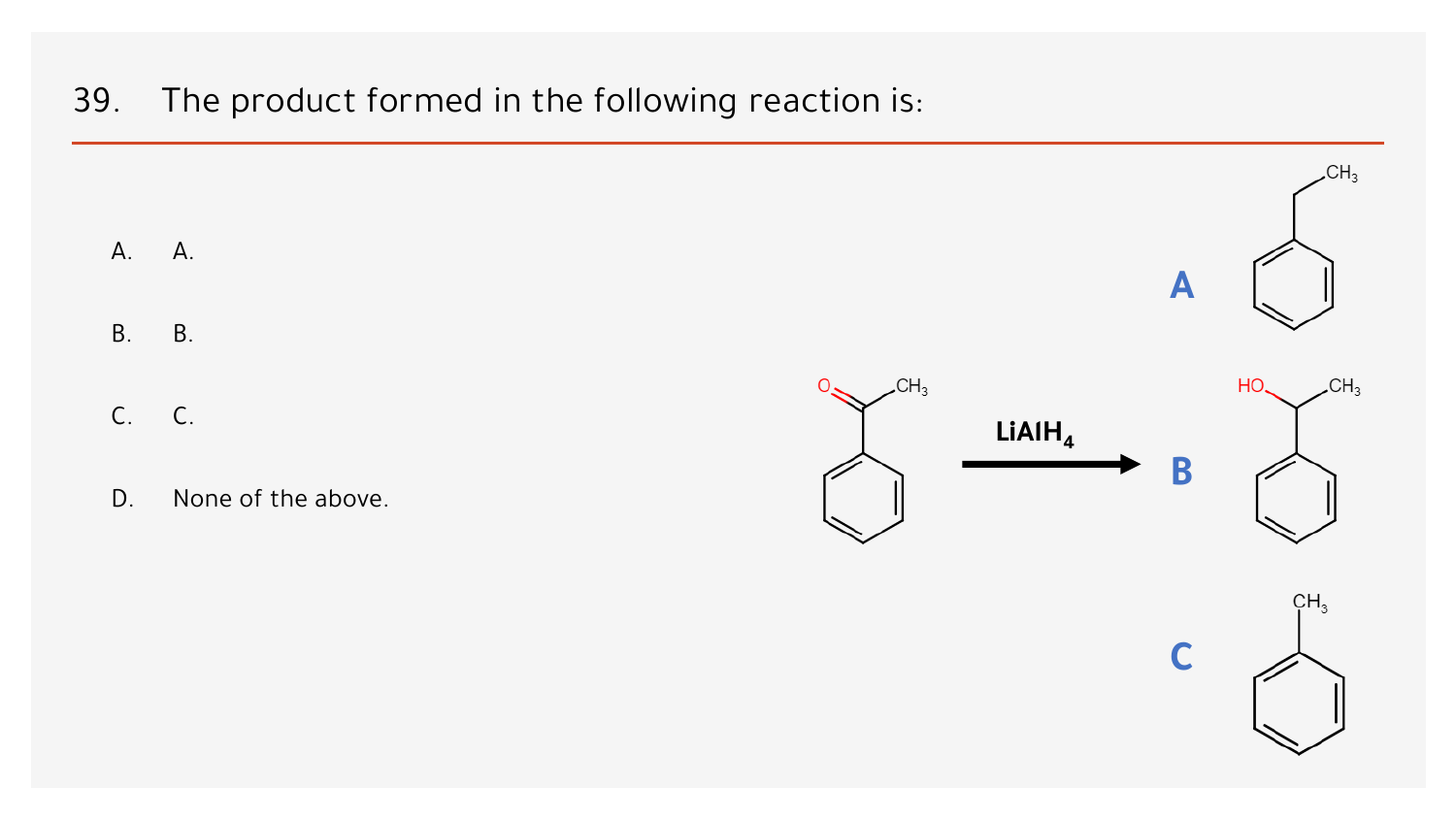### 40. Which molecule is an example of a ketone?

- A. Ethanal (Acetaldehyde).
- B. Ethanoic anhydride (Acetic anhydride).
- C. Propan-2-one (acetone).
- D. Propanamide.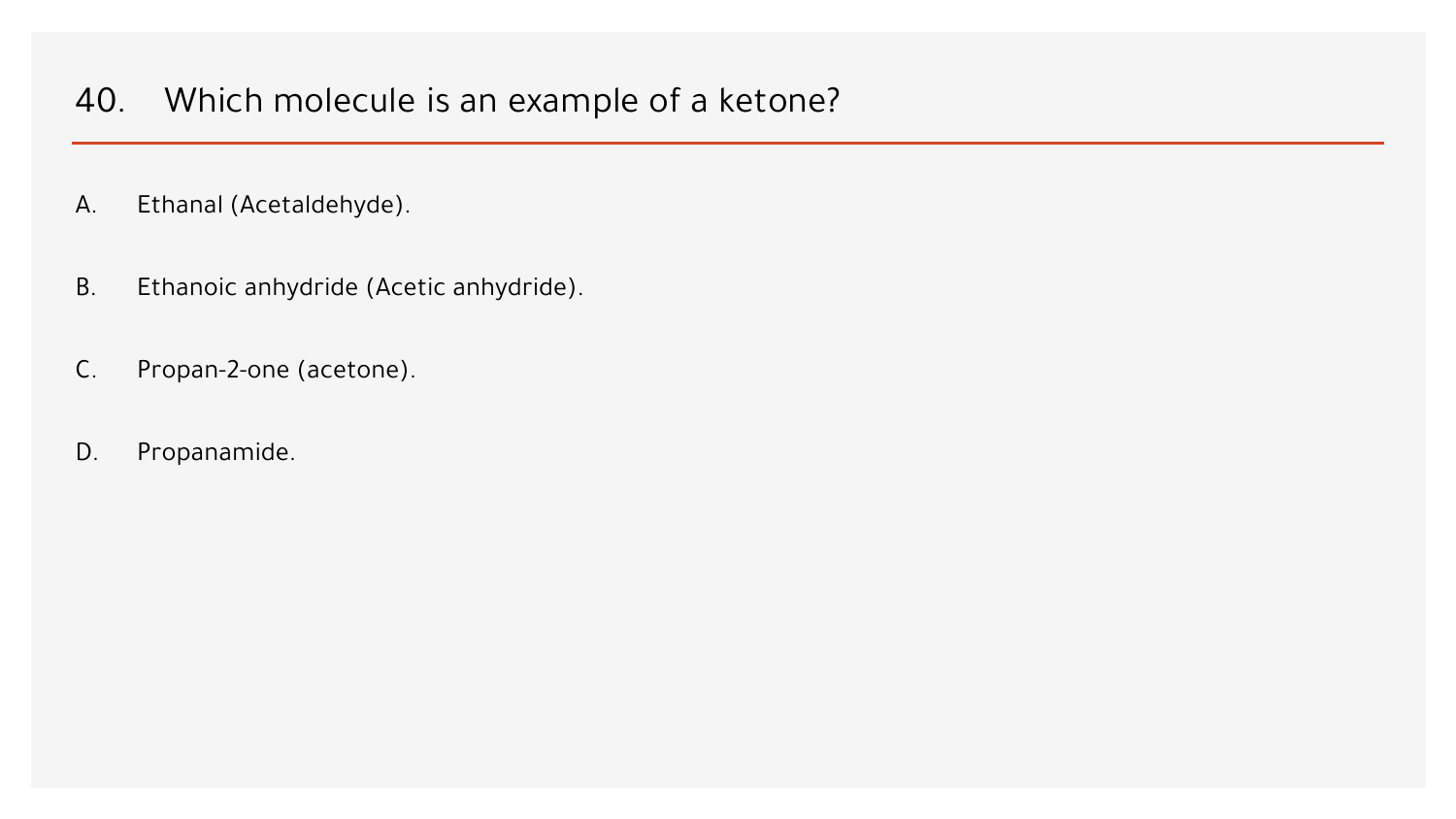#### 41. Conversion of an aldehyde to an alcohol is generally known as:

- A. Reduction.
- B. Oxidation.
- C. Esterification.
- D. Polymerisation.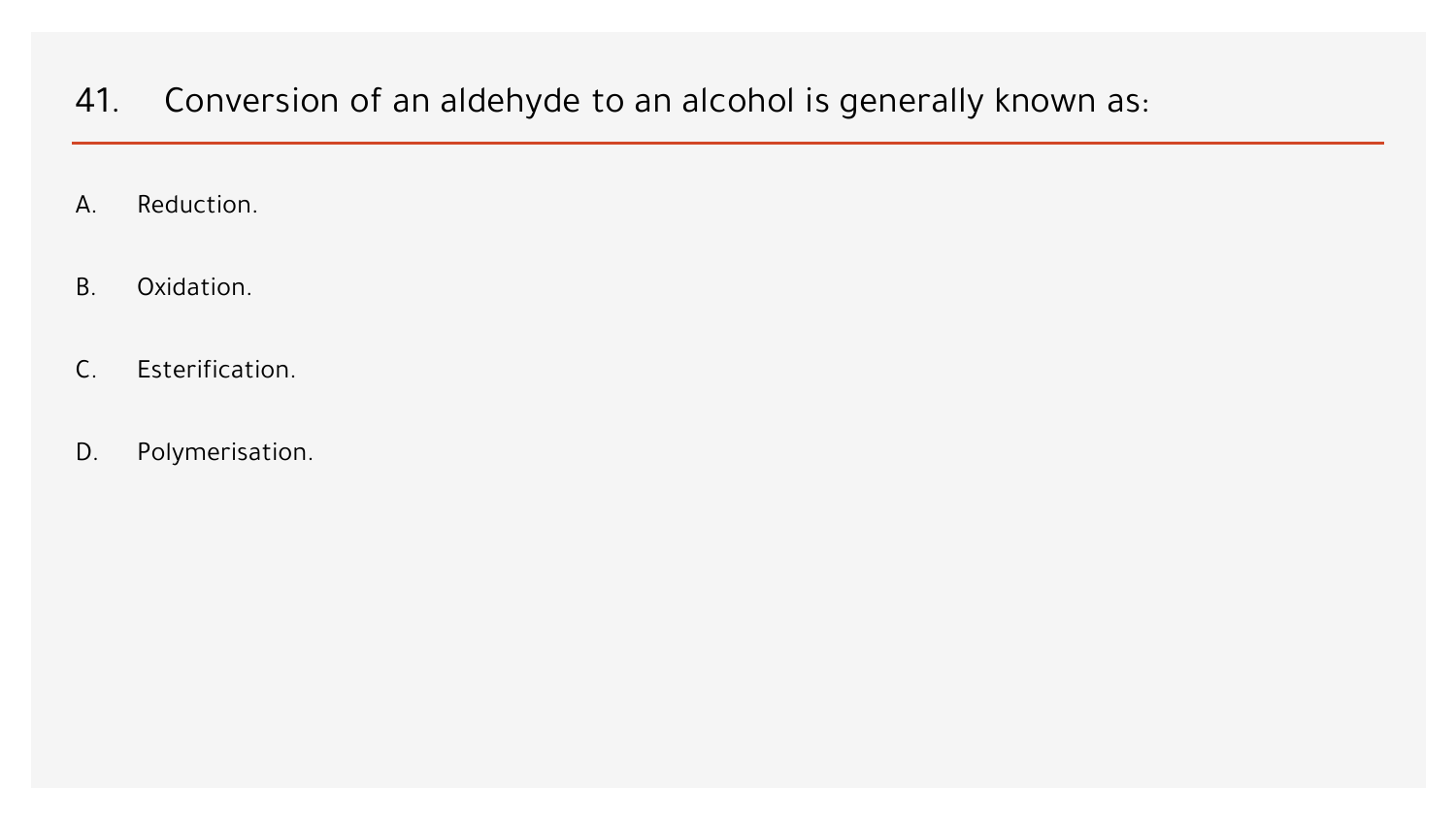#### 42. Why is sodium borohydride an important reagent in reducing a ketone?

- A. It is good for hydrolysis type reactions.
- B. It is a good source of the hydride ion (H-).
- C. It can act as a base.
- D. It can act as a free radical initiator.
- E. It is stronger than Lithium aluminium hydride.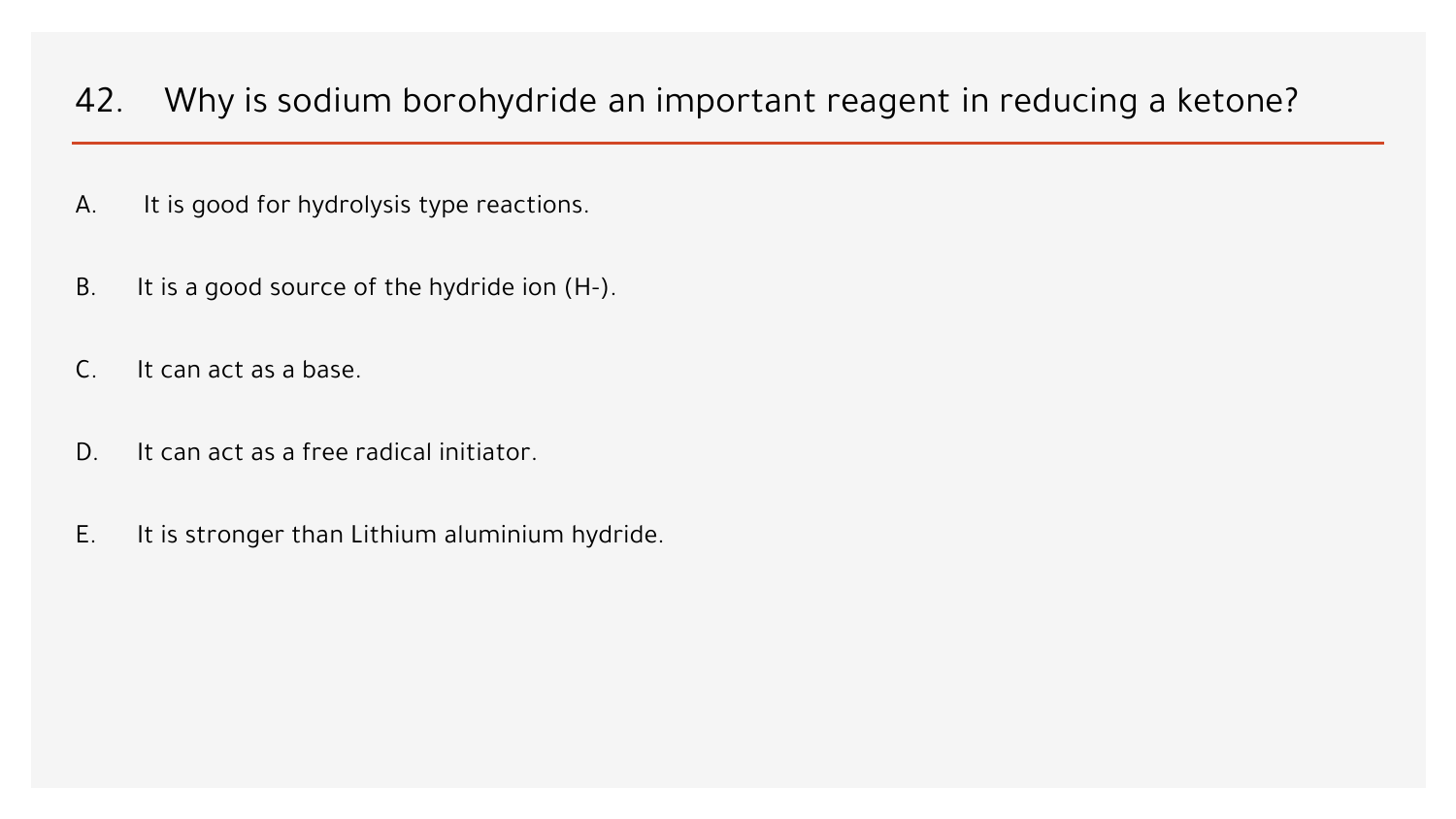43. Which is normally the main product when a mixture of aldehyde RCHO and an excess of alcohol R'OH is treated with an acid catalyst?

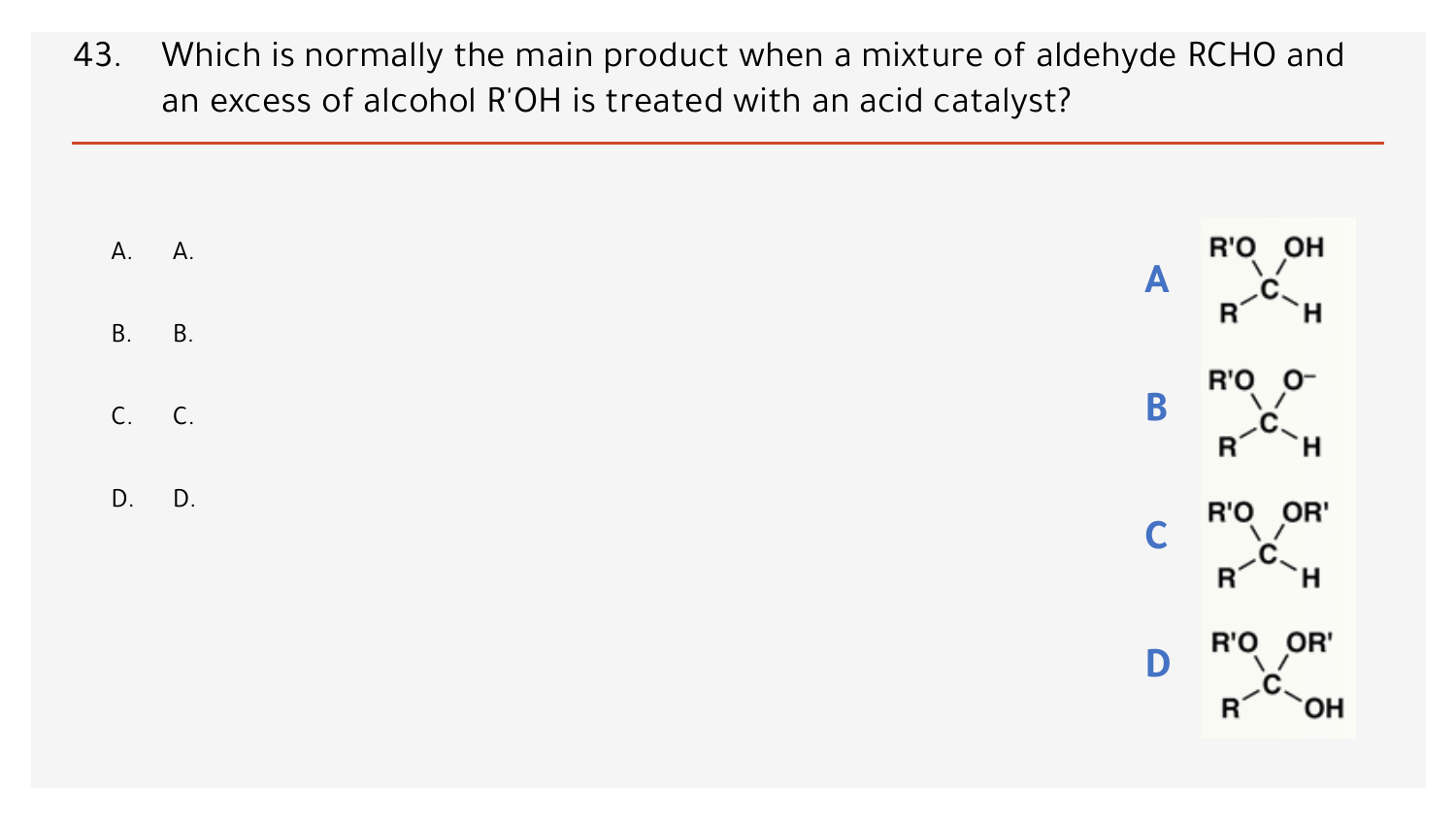44. Which of the following most readily forms a cyclic hemiacetal with acid catalysis?

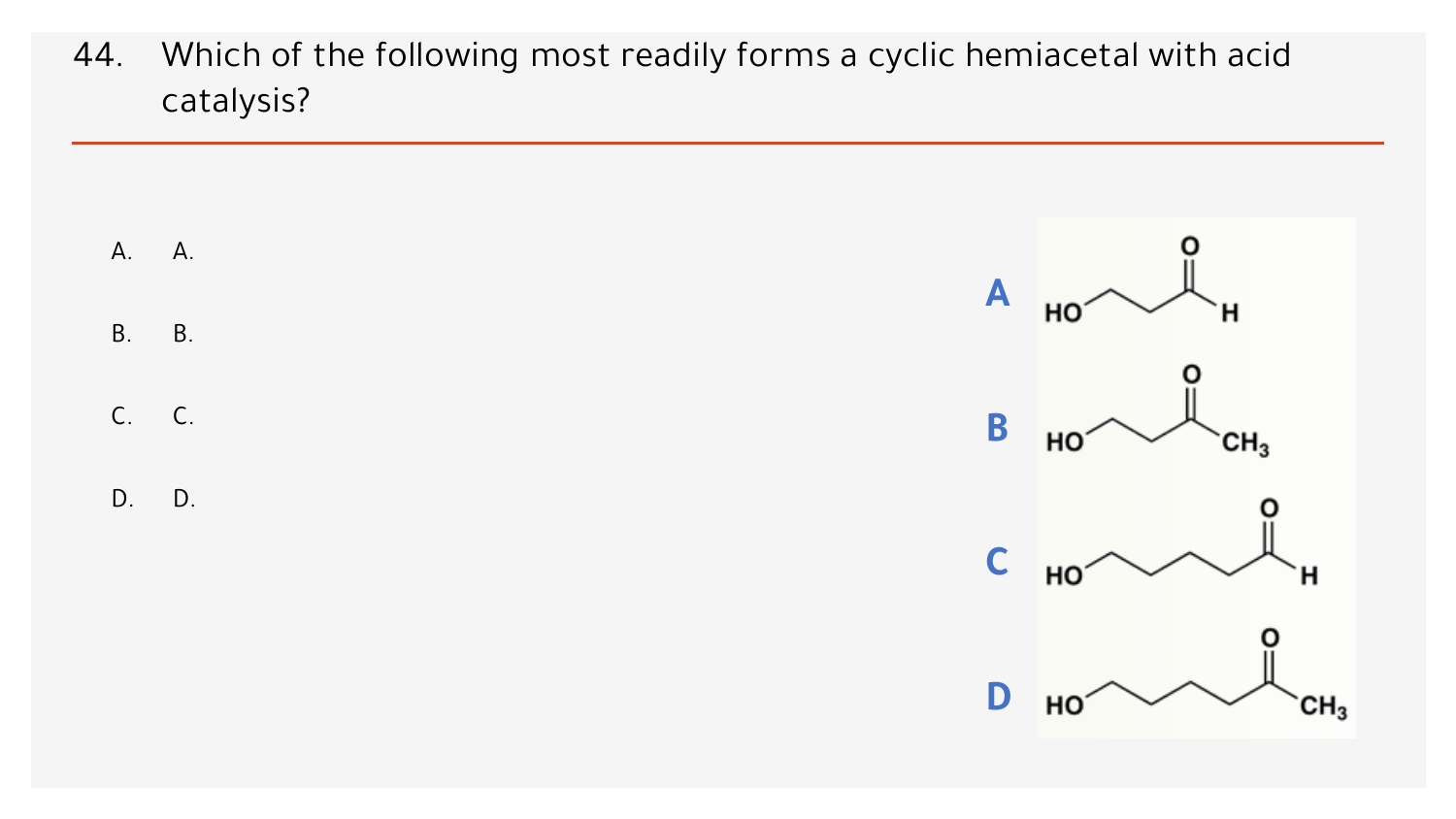45. Which stage of the following reaction scheme for acetal formation does **not** correctly show the flow of electrons?